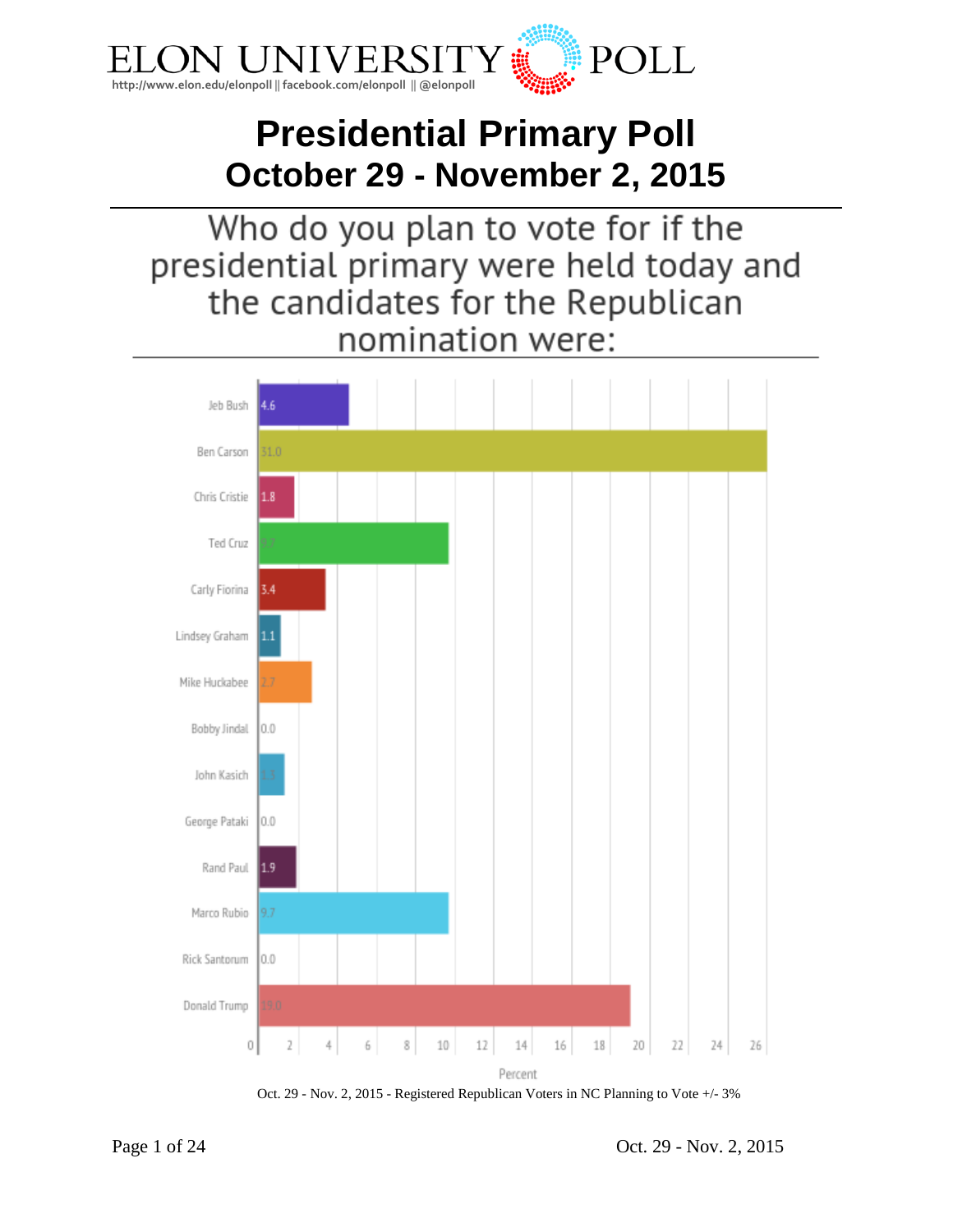

# **TABLE OF CONTENTS**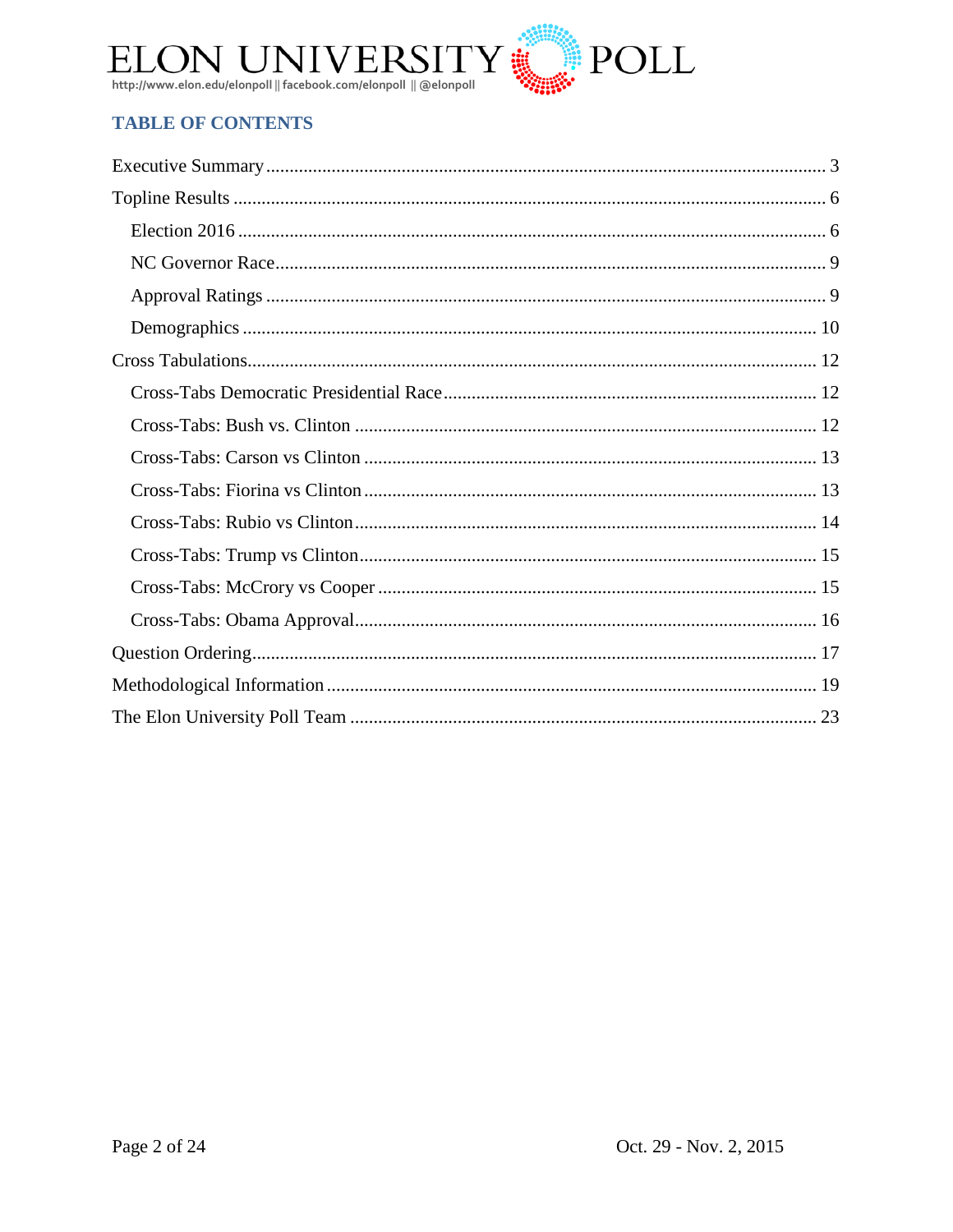

# <span id="page-2-0"></span>**Executive Summary**

The Elon University Poll conducted a live-caller, dual frame (landline and cell phone) survey of 1,234 residents of North Carolina between October 29 and November 2, 2015. Of these respondents, 1,040 said they were registered to vote in the state of North Carolina and planned to vote in the presidential primary next year. Of these registered voters, 466 said they were a Republican or Republican-leaning Independent and planned to vote in the Republican Primary next year. Also in the sample were 514 registered voters who self-identified as Democrat or Independents who leaned Democrat who also said they planned on voting in the Democratic primary. The survey reported here presents the results for registered voters and has a margin of error of +/- 3.04 percentage points. Margins of error increase when looking at subgroups. The margin of error for Republican and Republican-leaning voters is +/- 4.54 percentage points, and for Democratic and Democratic-leaning voters it is +/- 4.32 percentage points. Details regarding the methodology of the survey can be found at the end of this report.

## **2016 GOP Presidential Primary**

## *GOP Presidential Primary - Respondent's First Choice*

Registered voters who were self-identified Republicans or Independents who lean Republican were asked who they planned to vote for if the presidential primary were held today. Fourteen candidate names were read to respondents, with names randomly rotated to prevent primacy and recency effects.

The survey found Carson in the lead with 31 percent. Carson gained 10 percentage points from the prior Elon Poll conducted between September 17th and September 21st. Donald Trump dropped to second place with 19 percent (compared to 21.5% in the last poll). Ted Cruz and Marco Rubio are now in third place. Cruz was previously in 6th place with 6.2 percent but currently has 9.7 percent support. Rubio was in 4th place in the previous poll with 7.4 percent, but now has 9.7 percent support as well. Jeb Bush's support has dropped from 7 percent to 4.6 percent and Carly Fiorina, previously in 3rd place, has dropped to 6th place with only 3.4 percent (a 6.5 point drop in support).

Not a single respondent in our sample mentioned Bobby Jindal, George Pataki or Rick Santorum as a candidate for whom they intend to vote for. Twelve percent of Republican voters are still undecided.

## *GOP Presidential Primary - Respondent's Second Choice*

Republican respondents were also asked a follow-up question: "If [Respondent's first choice] dropped out of the race for president which Republican candidate would you vote for?" Ben Carson leads the GOP field in this question as the second choice for 15% of Republican voters, which is similar to what we found in the September 2015 poll. Trump was the second choice for 14% of Republican voters (also similar to the prior poll). Nearly 14 percent said they would vote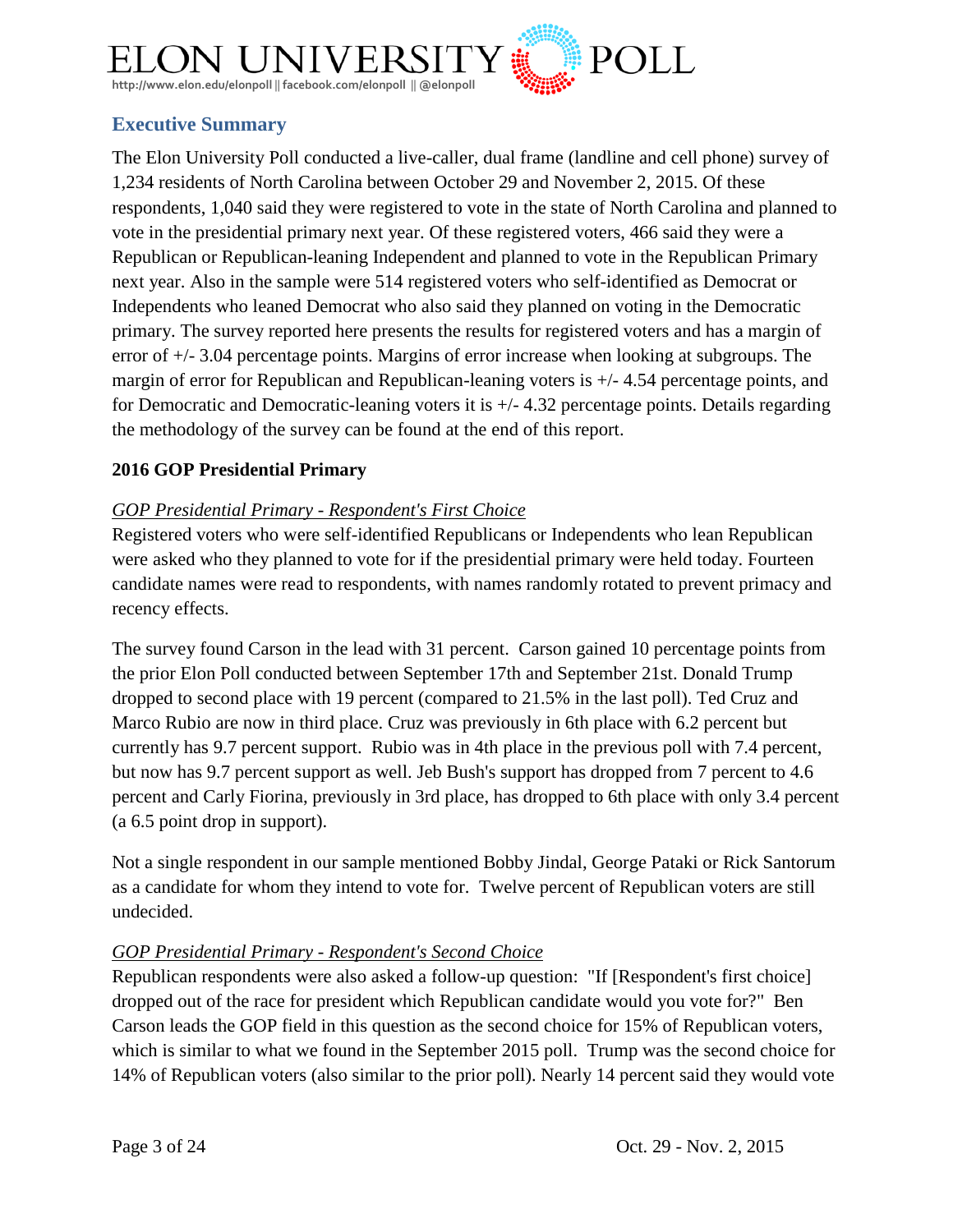

for Marco Rubio if their first choice dropped out (approximately a 3 point gain). Only 4.4 percent said Carly Fiorina was their second choice (compared to 11.4% a month ago).

## **2016 Democratic Presidential Primary**

Registered voters who are self-identified Democrats or Independents who lean Democratic were asked who they would vote for if the presidential primary were held today. Three candidate names were read to respondents with names rotated randomly.

Hillary Clinton is still the clear favorite among Democratic voters in North Carolina. Fifty-seven percent said they planned on voting for Clinton, a 33 point lead over Bernie Sanders' 24 percent. Clinton's support is up 4 points from the September survey. Martin O'Malley had less than 3 percent support. Nearly 14 percent of Democrats or Democratic leaning Independents are still undecided.

## **Hypothetical Match-Ups in the 2016 Election**

Respondents were given five hypothetical races they might see in the 2016 election. For each they were asked to say which candidate they would support. Matchups were rotated randomly.

#### **Clinton v. Bush**

Between Hillary Clinton and Jeb Bush, Clinton has a three and a half point advantage (46.6% to 43.0%). This is a reversal from the September Elon Poll which found Jeb Bush beating Clinton by about 3 points (46% to 42.6%). Bush does better with whites (55% to 33%), but Clinton does much better with African Americans (90% to 4%). Men tend to favor Bush over Clinton (47% to 42%), while women favor Clinton (51%) over Bush (40%).

#### **Clinton v. Carson**

When Clinton faces Ben Carson, Clinton loses by over 4 points (48% to 44%). Clinton has gained some ground against Carson since September when Carson was leading Clinton by 11 points. Some of these gains seem to come from women who now support Clinton over Carson, but just barely (46% to 45%). This is a shift from September when Carson did better with women than Clinton (48% to 44%). Independents still favor Carson over Clinton by a noticeable margin (57% compared to 32%). In September Carson had support form 15% of Black respondents, which although low was twice as much as any other Republican. That support has been cut to 7% in this recent poll.

#### **Clinton v. Fiorina**

Clinton leads Fiorina by 6 points in a hypothetical matchup. Clinton does better with women (51% to 38%) and African Americans (89% to 3%), but Fiorina does better with Independents (47% to 39%). Men prefer Fiorina over Clinton, but only slightly (46% to 44%). Only 3 percent of African Americans said they would support Fiorina.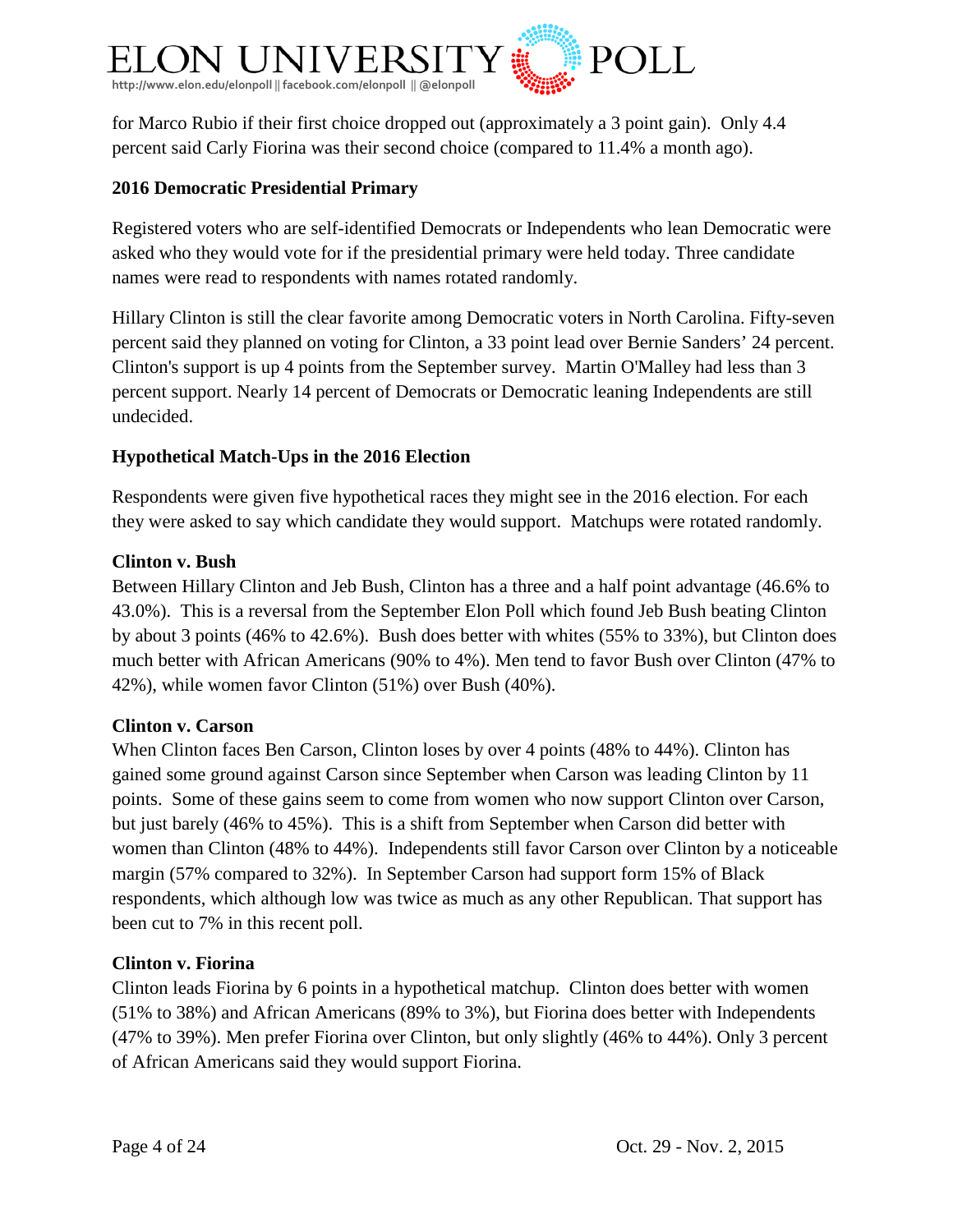

## **Clinton v. Trump**

In September Clinton led Trump by 7 points (47% to 40%). Clinton has now expanded that lead to nearly a 10 point lead (50% to 40%). Compared to the other 4 hypothetical matchups, Trump seems to get the lowest level of support from women (33%) and the lowest level of support from African Americans (2%). Trump fares worse than all other tested Republicans in matchups against Clinton.

## **Clinton v. Rubio**

Besides Carson, Rubio is the only other Republican candidate in our 5 hypothetical matchups who beats Hillary Clinton. Rubio has a 1 point advantage of Clinton (46% to 45%) and does better among men, whites, and Independents.

## **McCrory vs. Cooper**

Respondents were asked who they would vote for governor in 2016 if Republican Pat McCrory faced Democrat Roy Cooper. Respondents were not told that McCrory was the incumbent and were not told that Roy Cooper is currently the state's attorney general. This is the third time the Elon Poll has asked about this hypothetical matchup and it is the first time Cooper leads the Governor. In this recent poll Cooper beats McCrory 44.8% to 40%. In September Mcrory led Cooper by 1 point (43.4% to 42.4%) and in April of this year McCrory lead Cooper by 2 points (45% to 43%). Cooper now does better with Independents (40% to 36%). This is a reversal from September when McCrory had support of 44% of Independents and Cooper had only 39%. It should be noted that in the two prior surveys we asked about McCrory's approval rating at the start of the survey, which could remind respondents that he is the current sitting governor. In this survey we did not ask about the Governor's approval rating.

## **Approval Ratings**

## *President Barack Obama*

Approval of the president increased slightly to 44.5 percent. In September support for Obama was at 41.6% among registered voters. That was a slight decline from the 42.9% approval found in April of this year. Although approval has increase for the president, more voters in North Carolina disapprove (47.8%) of the job Obama is doing than approve (44.5%). Over half of Independents disapprove of the president's job performance. However, only 1 percent of African Americans disapprove of Barack Obama.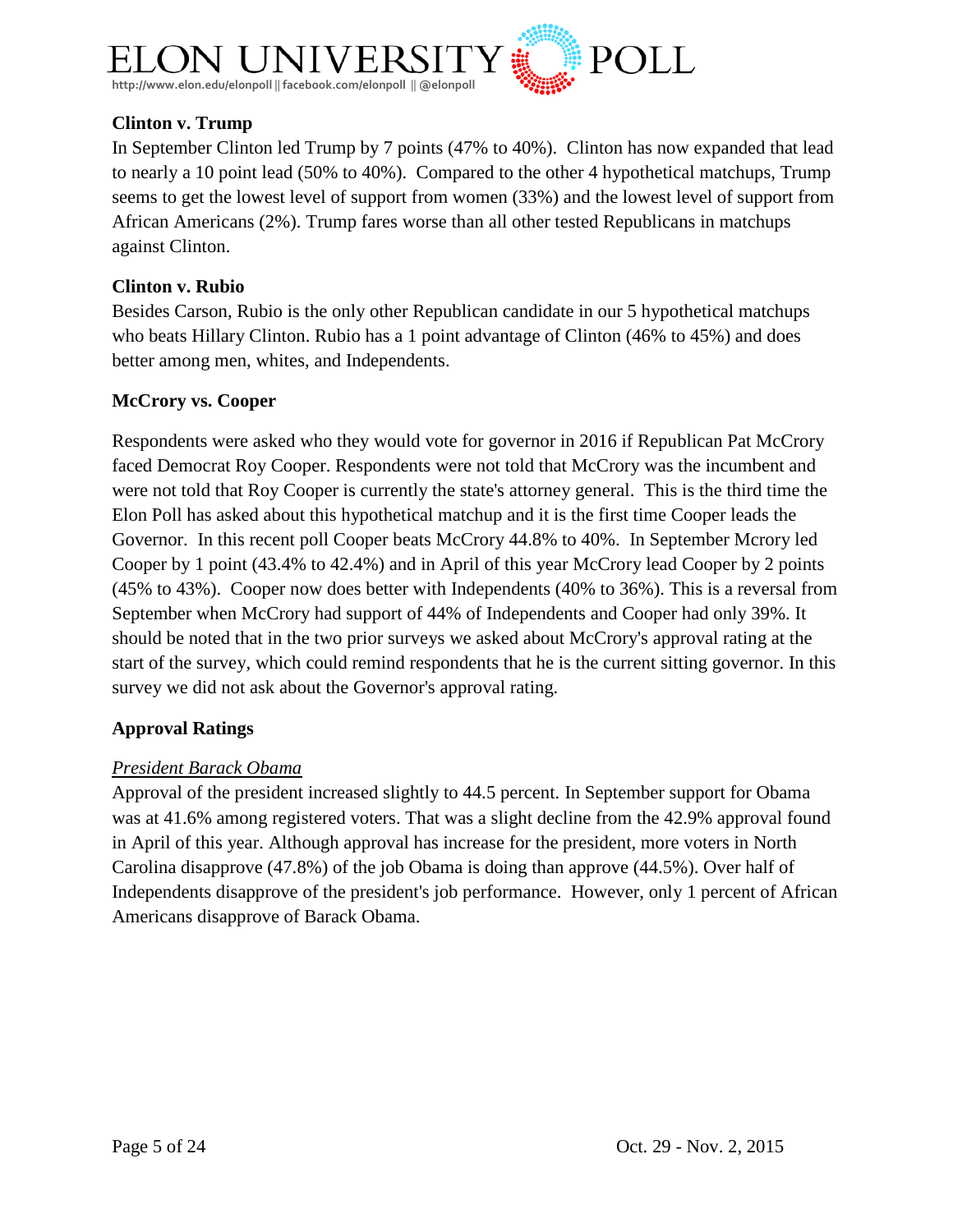

# <span id="page-5-0"></span>**Topline Results**

## <span id="page-5-1"></span>**Election 2016**

## **Debate**

Did you happen to watch either of the debates among the Republican candidates for president that were held on Wednesday, or not? [This question was asked near the end of the survey, after all of the election, approval, and policy questions, but before the demographic questions. See question ordering information for more details.]

## **GOP Race**

Who would you vote for if the presidential primary were held today and the candidates for the Republican nomination were: [all names read and rotated] [Asked only of Registered voters who plan on voting in the presidential primary and who are self-identified Republican, Independents who lean Republican, and true Independents who said they would vote in the Republican primary]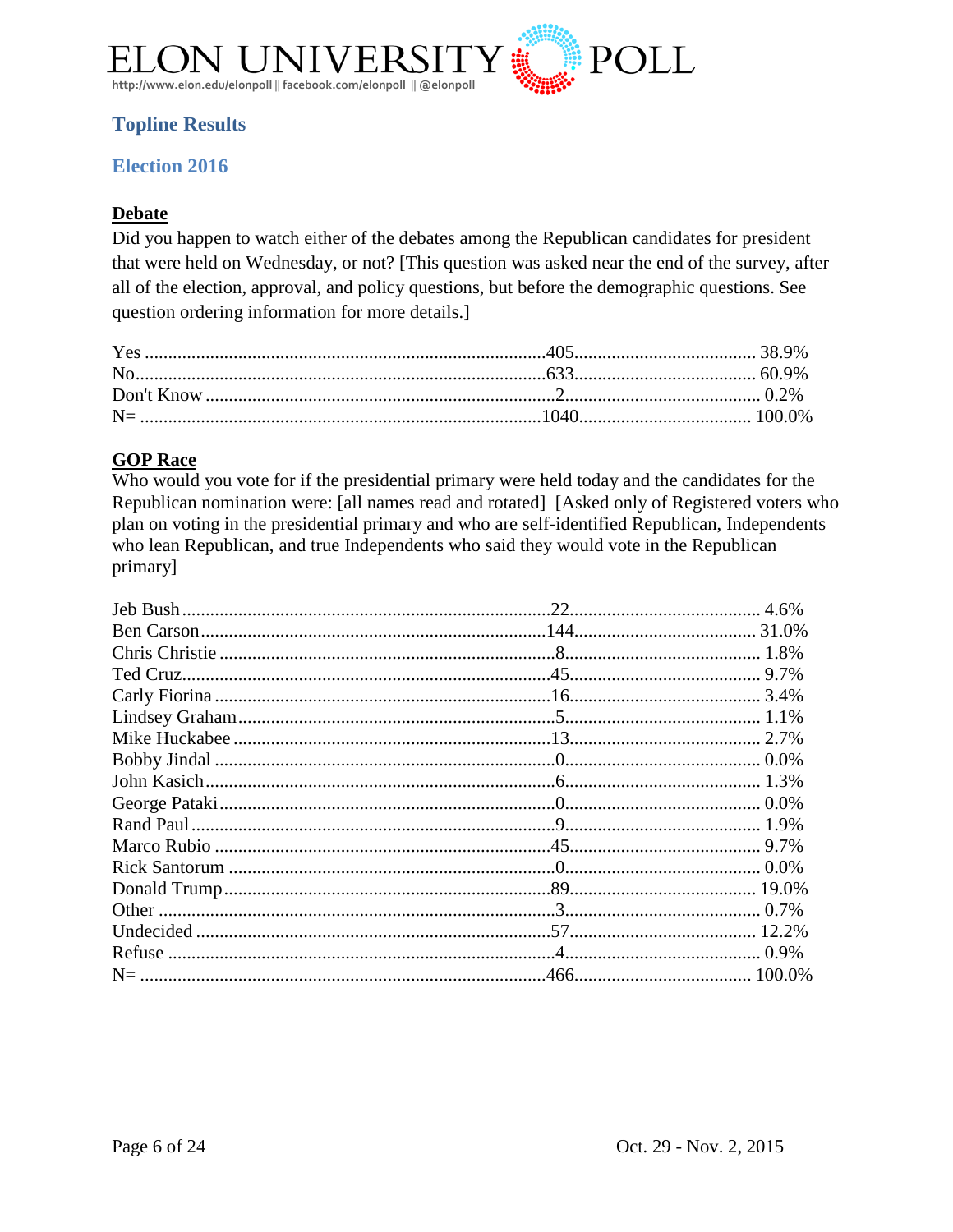

## **GOP Second Choice Candidate**

If [candidate named above] dropped out of the race for president which Republican candidate would you vote for? [Candidate names are repeated only if respondent requests]

#### **Democratic Primary**

Who would you vote for if the presidential primary were held today and the candidates for the Democratic nomination were: [names rotated] [Asked only of Registered voters who plan on voting in the presidential primary and who are self-identified Democrats, Independents who lean Democratic, and true Independents who said they would vote in the Democratic primary]

## **Hypothetical Match-Ups**

In the 2016 election voters in North Carolina will vote for candidates running for president, governor and the U.S. Senate. I am going to ask you about a few possible races we might see next year. [Order of matchup questions and names of candidates within questions were randomly rotated.]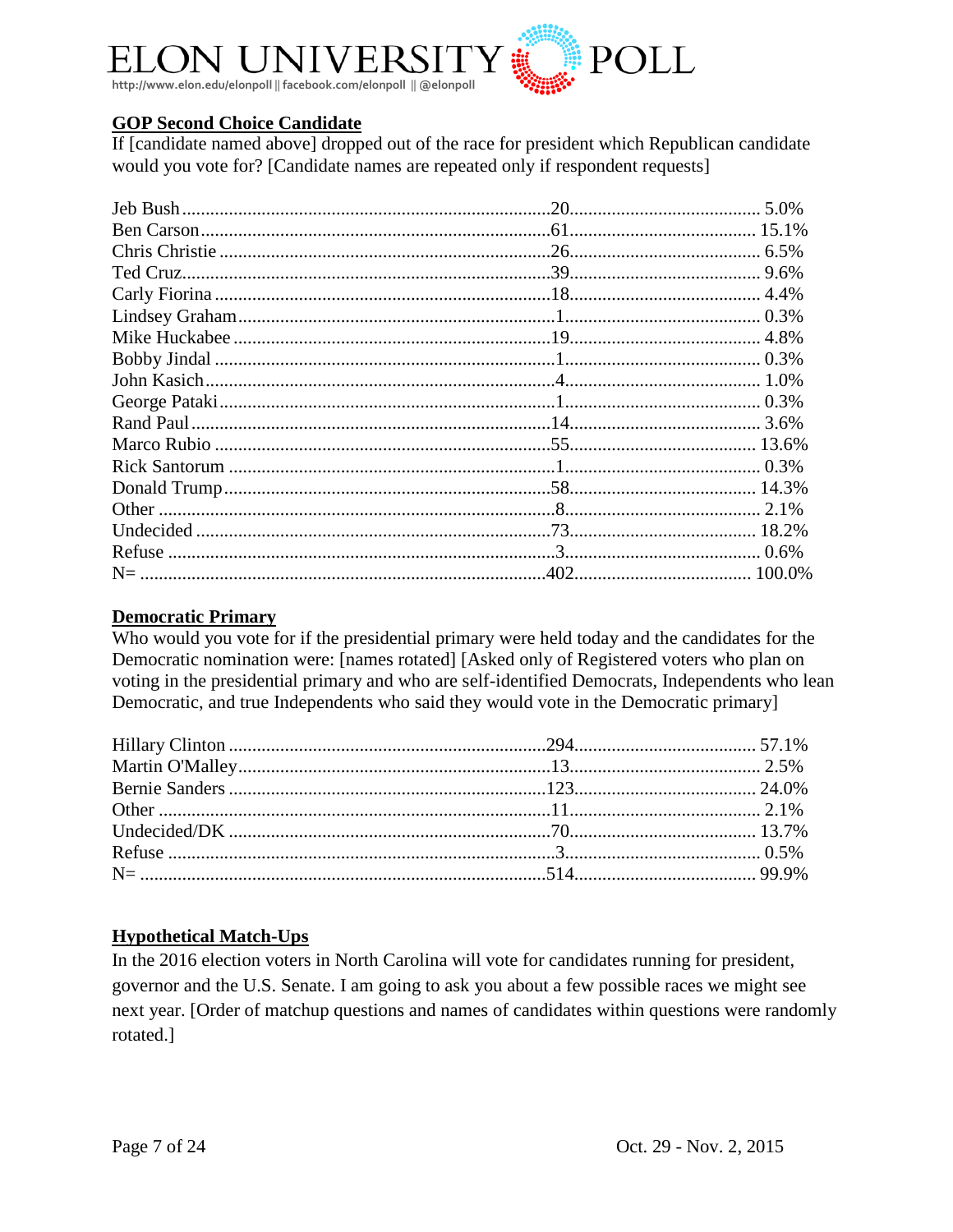

## **Bush v. Clinton**

If the 2016 presidential election was between [Republican Jeb Bush & Democrat Hilary Clinton] who would you vote for? [candidates rotated]

#### **Carson v. Clinton**

If the 2016 presidential election was between [Republican Ben Carson & Democrat Hilary Clinton] who would you vote for? [candidates rotated]

## **Trump v. Clinton**

If the 2016 presidential election was between [Republican Donald Trump & Democrat Hilary Clinton] who would you vote for? [candidates rotated]

#### **Fiorina v. Clinton**

If the 2016 presidential election was between [Republican Carly Fiorina & Democrat Hilary Clinton] who would you vote for? [candidates rotated]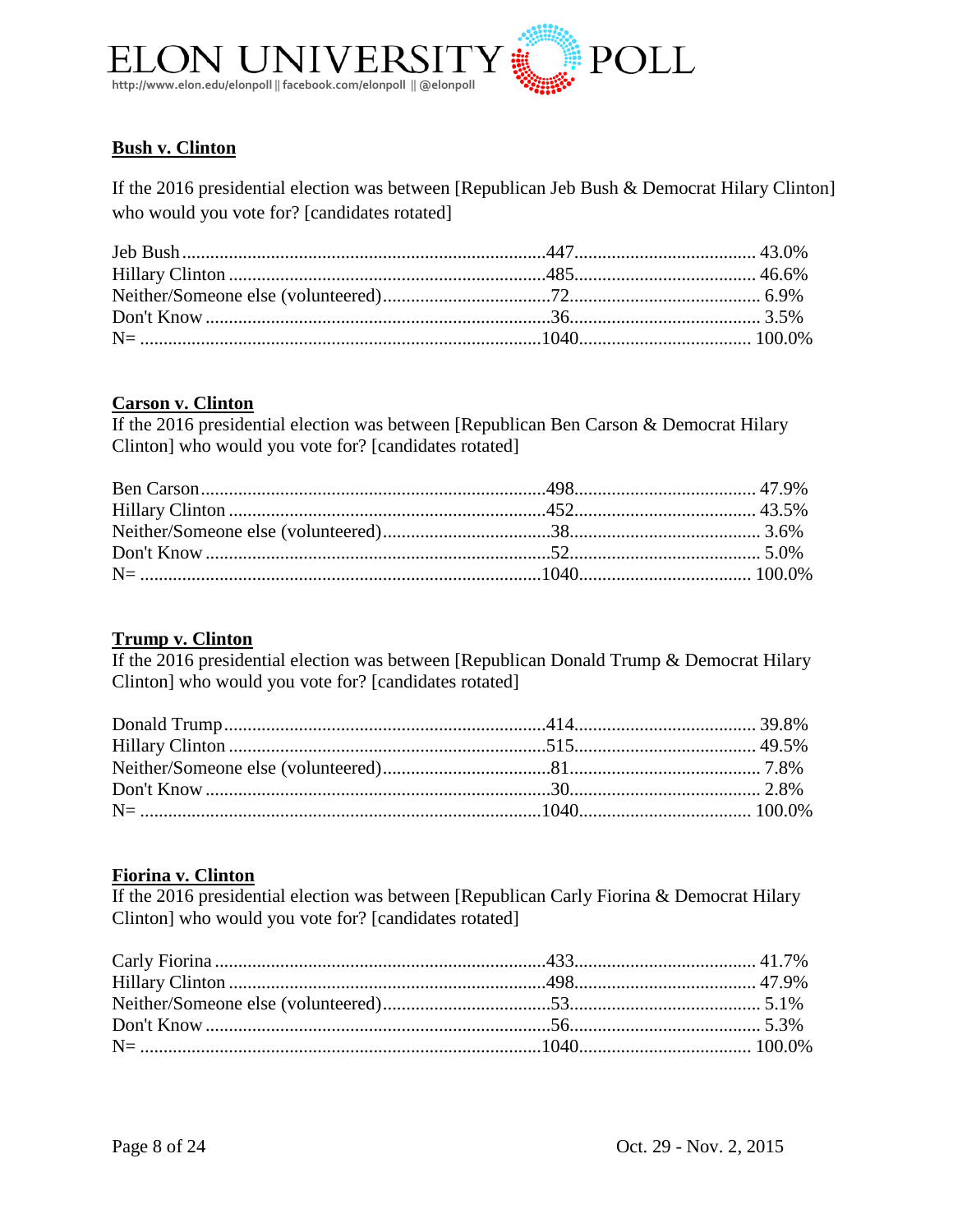

#### **Rubio v. Clinton**

If the 2016 presidential election was between [Republican Marco Rubio & Democrat Hilary Clinton] who would you vote for? [candidates rotated]

## <span id="page-8-0"></span>**NC Governor Race**

#### **McCrory v. Cooper**

If the governors in North Carolina race was between [Republican Pat McCrory & Democrat Richard Cooper] who would you vote for? [candidates rotated]

## <span id="page-8-1"></span>**Approval Ratings**

#### **President Approval**

Do you [approve or disapprove] of the way Barack Obama is handling his job as president?

<span id="page-8-2"></span>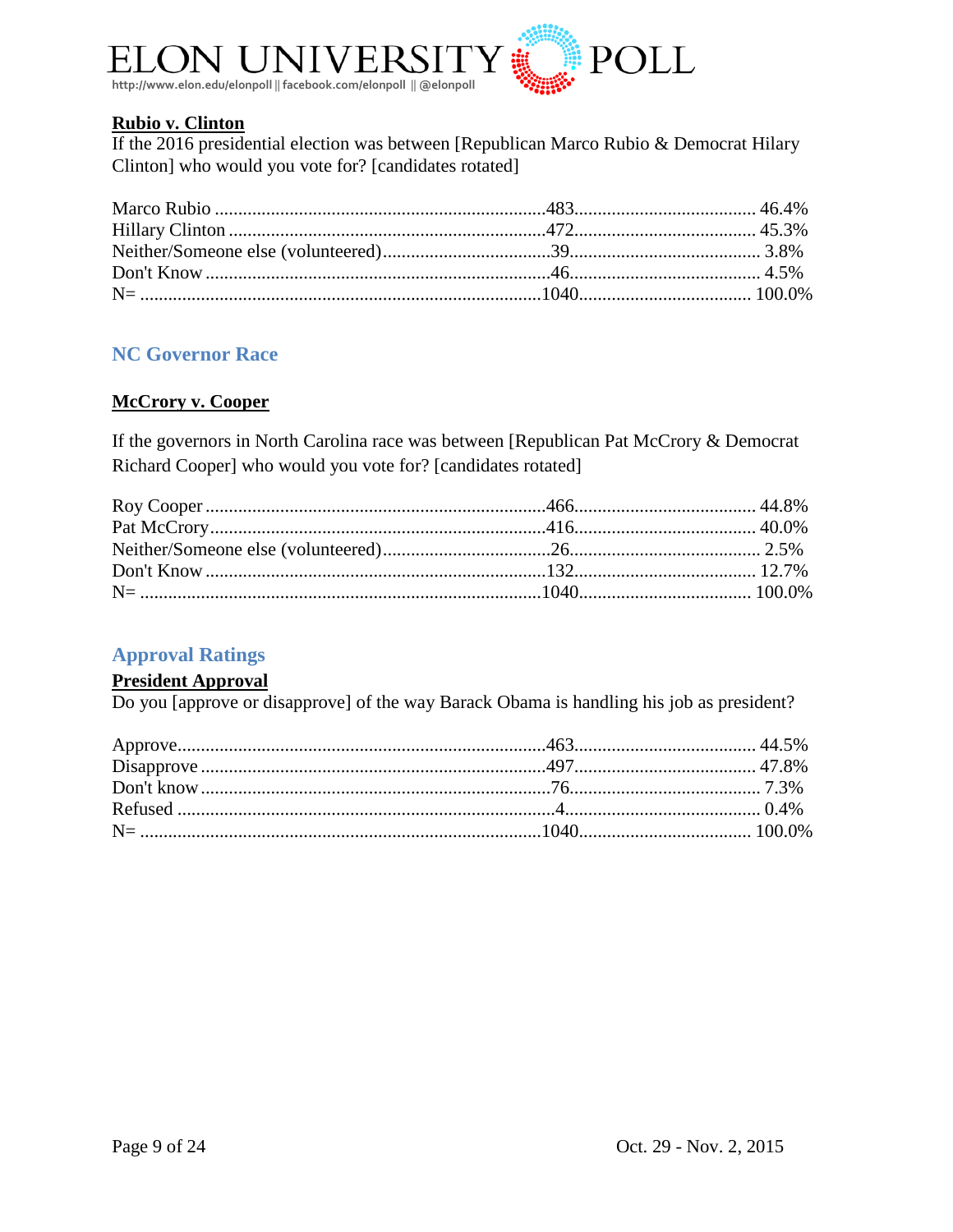

# **Demographics**

## **Party ID**

Generally speaking, do you usually think of yourself as a Democrat, Republican, Independent, or something else?

## **Ideology**

When it comes to politics, do you usually think of yourself as liberal, moderate, conservative, or haven't you thought much about this?

# **Education**

How much school have you completed?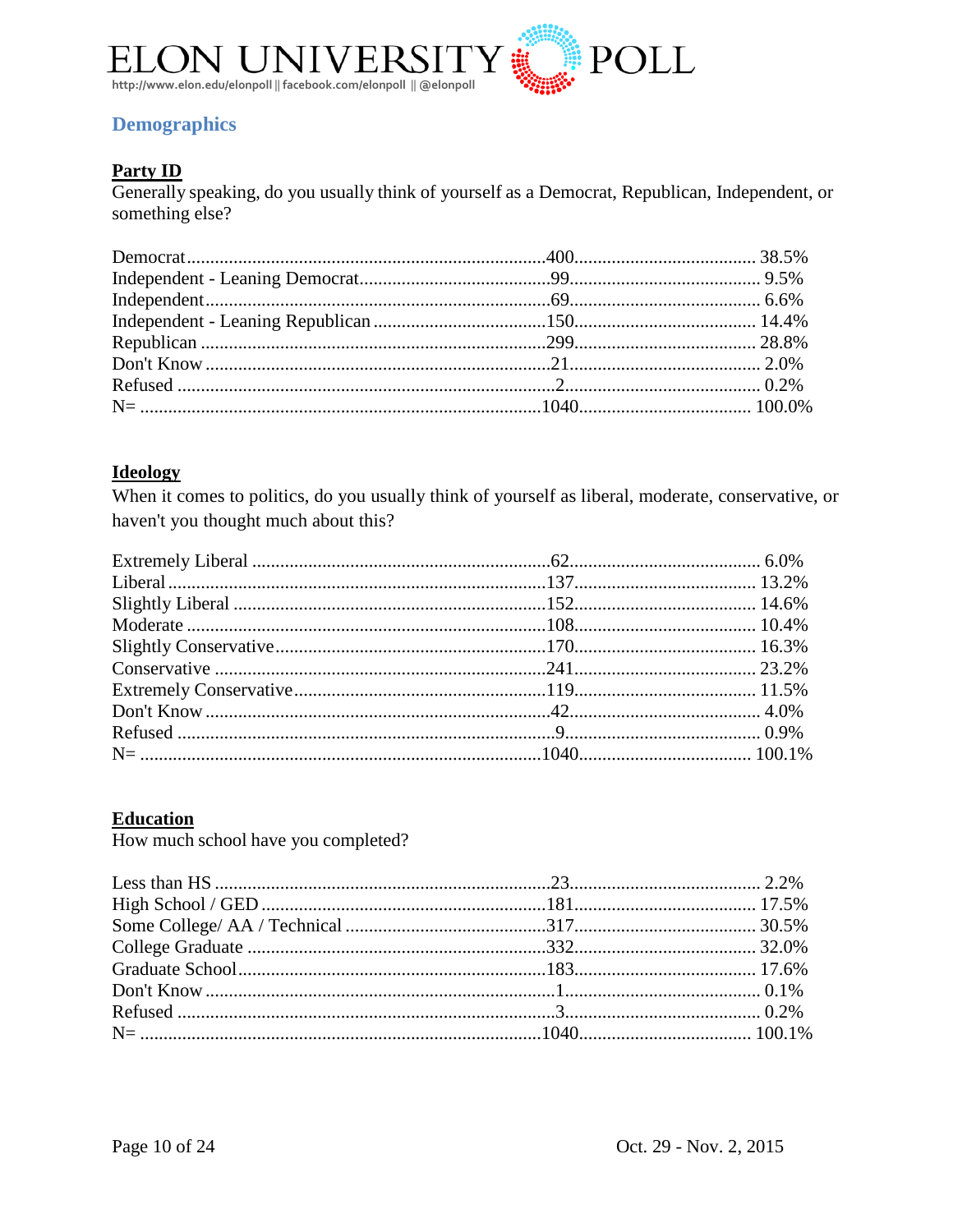

## **Gender**

Was the respondent male or female?

#### **Income**

Is your annual household income more or less than \$50,000? (If = Under \$50,000) Is it more or less than \$25,000? (If = Over \$50,000) Is it more or less than \$75,000?

#### Age

Do you mind if I ask how old you are? [Continuous variable recoded for presentation]

#### **Race**

For statistical purposes only, could you please tell me your race or ethnic background?

## **Landline/Cellphone**

Do you have a land line phone? [asked to cell phones only] Do you have a cell phone? [asked to land line phones only]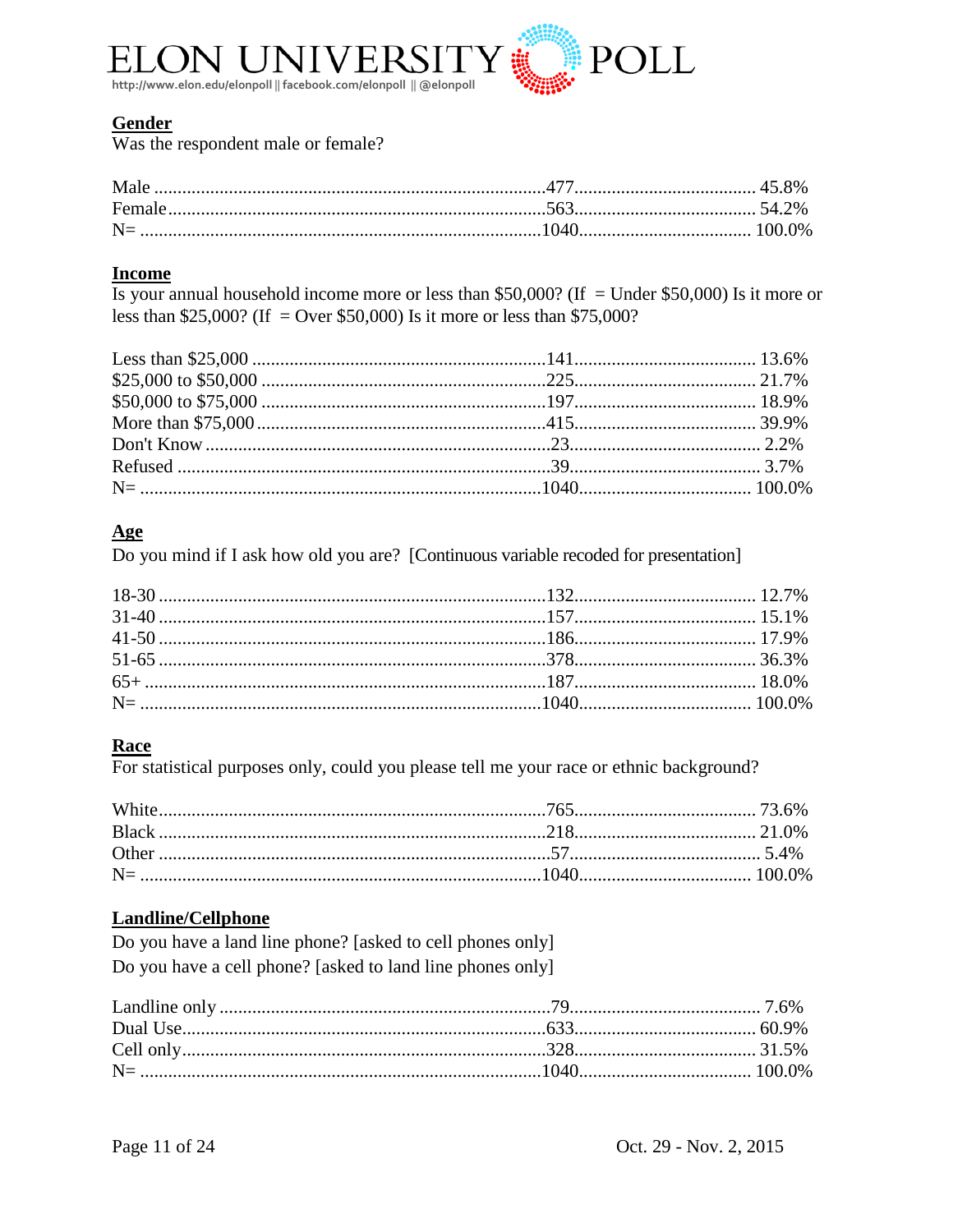

# <span id="page-11-0"></span>**Cross Tabulations**

Cross tabulations are for registered voters who say they plan to vote in the NC presidential primaries. Within-row relative percentages. Sample sizes and additional cross-tabs are available from [kfernandez@elon.edu](mailto:kfernandez@elon.edu) and [jhusser@elon.edu](mailto:jhusser@elon.edu) on request from journalists or academic researchers.

<span id="page-11-1"></span>**Cross-Tabs Democratic Presidential Race**

|               | Hillary | Martin          | Bernie  |       |           |        |       |
|---------------|---------|-----------------|---------|-------|-----------|--------|-------|
|               | Clinton | <b>O'Malley</b> | Sanders | Other | Undecided | Refuse | Total |
|               | %       | $\%$            | %       | $\%$  | $\%$      | $\%$   | $\%$  |
| <b>Male</b>   | 51      | 4               | 30      |       |           |        | 100   |
| <b>Female</b> | 61      |                 | 19      |       | 14        |        | 100   |
| <b>Total</b>  | 57      |                 | 24      |       | 14        |        | 100   |

|              | Hillary | Martin   | Bernie  |       | Undecided |        |       |
|--------------|---------|----------|---------|-------|-----------|--------|-------|
|              | Clinton | O'Malley | Sanders | Other | 'DK       | Refuse | Total |
|              | $\%$    | $\%$     | $\%$    | $\%$  | $\%$      | $\%$   | $\%$  |
| White        | 50      | 4        | 31      | 3     |           |        | 100   |
| <b>Black</b> | 70      |          | 13      |       | 15        |        | 100   |
| <b>Other</b> | 46      |          | 32      |       | 20        | າ      | 100   |
| <b>Total</b> | 57      |          | 24      |       | 14        |        | 100   |

## <span id="page-11-2"></span>**Cross-Tabs: Bush vs. Clinton**

|              | Jeb Bush | <b>Hillary Clinton</b> | Neither / Someone else Don't Know |      | Total |
|--------------|----------|------------------------|-----------------------------------|------|-------|
|              | %        | %                      | $\%$                              | $\%$ | $\%$  |
| White        | 55       | 33                     |                                   | 4    | 100   |
| <b>Black</b> | 4        | 90                     |                                   |      | 100   |
| <b>Other</b> | 28       | 61                     |                                   | 3    | 100   |
| <b>Total</b> | 43       | 47                     |                                   |      | 100   |

|               | Jeb Bush | <b>Hillary Clinton</b> | Neither / Someone else Don't Know |      | Total |
|---------------|----------|------------------------|-----------------------------------|------|-------|
|               | $\%$     | $\%$                   | $\%$                              | $\%$ | $\%$  |
| <b>Male</b>   | 47       | 42                     |                                   |      | 100   |
| <b>Female</b> | 40       | 5 I                    |                                   |      | 100   |
| <b>Total</b>  | 43       | 47                     |                                   |      | 100   |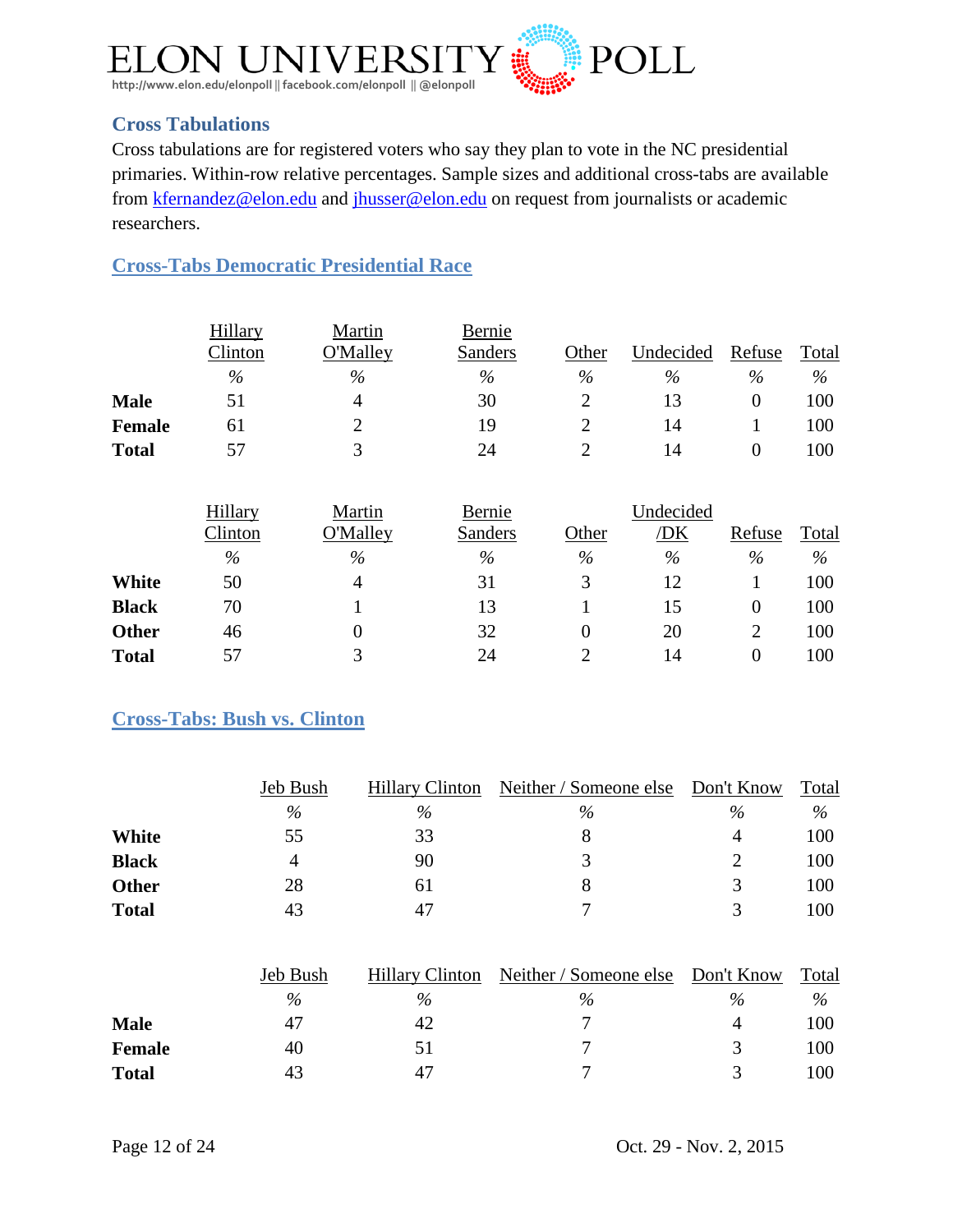

|                     | Jeb Bush | Neither / Someone else<br><b>Hillary Clinton</b> |      | Don't Know | Total |
|---------------------|----------|--------------------------------------------------|------|------------|-------|
|                     | $\%$     | $\%$                                             | $\%$ | $\%$       | $\%$  |
| <b>Democrats</b>    |          | 87                                               |      |            | 100   |
| <b>Independents</b> | 47       | 36                                               |      |            | 100   |
| <b>Republicans</b>  | 87       | 4                                                |      |            | 100   |
| <b>Total</b>        | 43       | 47                                               |      |            | 100   |

# <span id="page-12-0"></span>**Cross-Tabs: Carson vs Clinton**

|              | <b>Ben Carson</b> | <b>Hillary Clinton</b> | Neither / Someone else Don't Know |      | Total |
|--------------|-------------------|------------------------|-----------------------------------|------|-------|
|              | $\%$              | $\%$                   | $\%$                              | $\%$ | $\%$  |
| <b>Male</b>  |                   | 40                     |                                   | Д    | 100   |
| Female       | 45                | 46                     |                                   | h    | 100   |
| <b>Total</b> | 48                | 43                     |                                   |      | 100   |

|                     | <b>Ben Carson</b> | <b>Hillary Clinton</b> | Neither / Someone else | Don't Know | Total |
|---------------------|-------------------|------------------------|------------------------|------------|-------|
|                     | $\%$              | $\%$                   | $\%$                   | $\%$       | $\%$  |
| <b>Democrats</b>    | 10                | 82                     |                        |            | 100   |
| <b>Independents</b> | 57                | 32                     | n                      | h          | 100   |
| <b>Republicans</b>  | 90                |                        |                        |            | 100   |
| <b>Total</b>        | 48                | 44                     |                        |            | 100   |

|              | <b>Ben Carson</b> | <b>Hillary Clinton</b> | Neither / Someone else | Don't Know | Total |
|--------------|-------------------|------------------------|------------------------|------------|-------|
|              | %                 | $\%$                   | $\%$                   | $\%$       | $\%$  |
| White        | 61                | 31                     |                        | 4          | 100   |
| <b>Black</b> |                   | 84                     |                        |            | 100   |
| <b>Other</b> | 28                | 53                     | 13                     | h          | 100   |
| <b>Total</b> | 48                | 43                     | 4                      |            | 100   |

## <span id="page-12-1"></span>**Cross-Tabs: Fiorina vs Clinton**

|               | Carly Fiorina | <b>Hillary Clinton</b> | Neither / Someone else Don't Know |      | Total |
|---------------|---------------|------------------------|-----------------------------------|------|-------|
|               | $\%$          | $\%$                   | $\%$                              | $\%$ | $\%$  |
| <b>Male</b>   | 46            | 44                     |                                   |      | 100   |
| <b>Female</b> | 38            | 51                     |                                   |      | 100   |
| <b>Total</b>  |               | 48                     |                                   |      | 100   |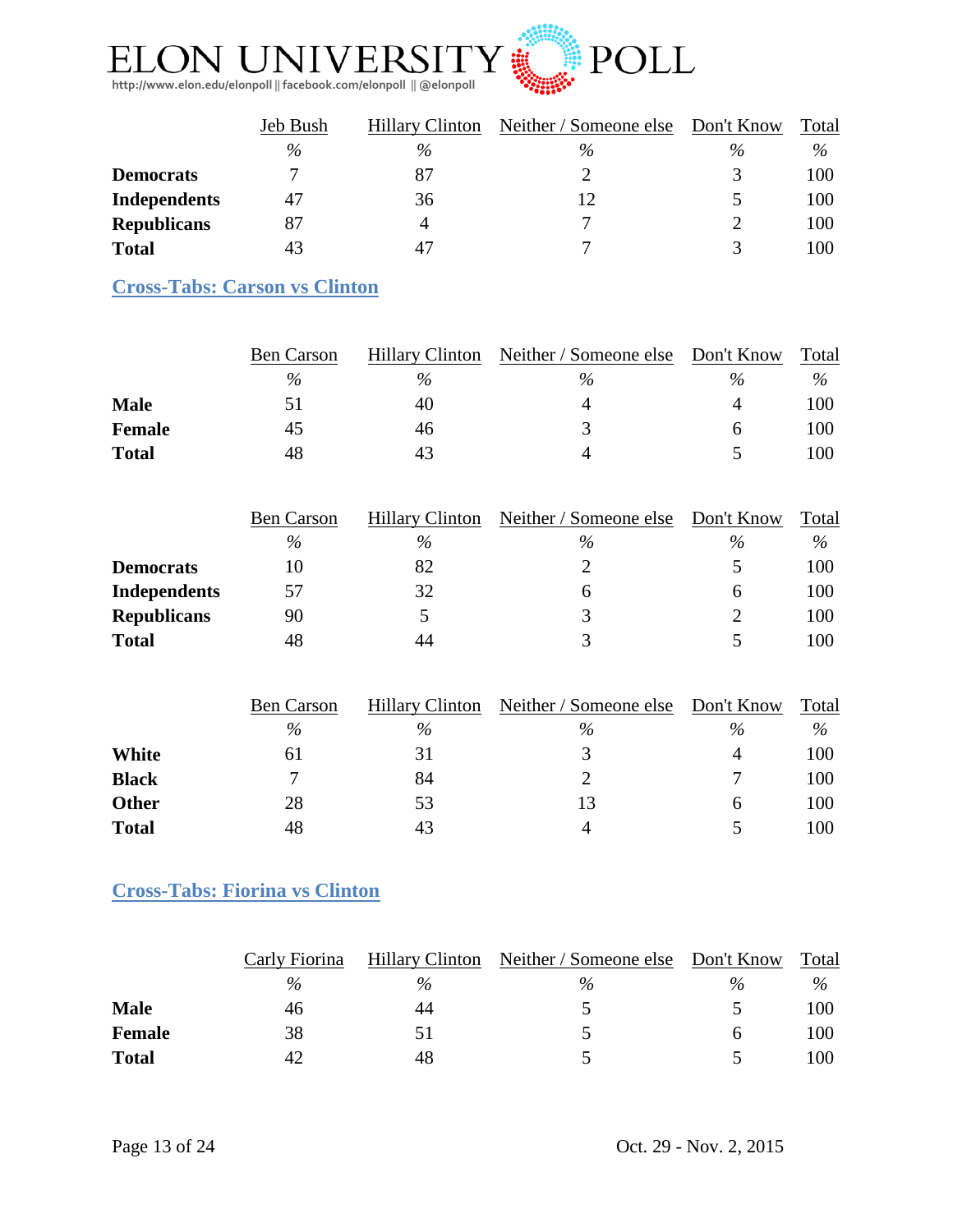

|                    | Carly Fiorina | <b>Hillary Clinton</b> | Neither / Someone else | Don't Know | Total |
|--------------------|---------------|------------------------|------------------------|------------|-------|
|                    | $\%$          | $\%$                   | %                      | $\%$       | $\%$  |
| <b>Democrats</b>   |               | 86                     |                        |            | 100   |
| Independents       | 47            | 39                     |                        | h          | 100   |
| <b>Republicans</b> | 84            |                        | 4                      | 4          | 100   |
| <b>Total</b>       | 42            | 48                     |                        |            | 100   |

|              | Carly Fiorina | <b>Hillary Clinton</b> | Neither / Someone else | Don't Know | Total |
|--------------|---------------|------------------------|------------------------|------------|-------|
|              | $\%$          | $\%$                   | $\%$                   | %          | %     |
| White        | 54            | 36                     |                        |            | 100   |
| <b>Black</b> |               | 89                     |                        | h          | 100   |
| <b>Other</b> | 25            | 57                     | 12                     |            | 100   |
| <b>Total</b> | 42            | 48                     |                        |            | 100   |

## <span id="page-13-0"></span>**Cross-Tabs: Rubio vs Clinton**

|               | Marco Rubio | <b>Hillary Clinton</b> | Neither / Someone else | Don't Know | Total |
|---------------|-------------|------------------------|------------------------|------------|-------|
|               | $\%$        | $\%$                   | $\%$                   | $\%$       | %     |
| <b>Male</b>   | 50          | 42                     |                        |            | 100   |
| <b>Female</b> | 43          | 48                     |                        |            | 100   |
| <b>Total</b>  | 46          |                        |                        |            | 100   |

|                     | Marco Rubio | <b>Hillary Clinton</b> | Neither / Someone else | Don't Know | Total |
|---------------------|-------------|------------------------|------------------------|------------|-------|
|                     | $\%$        | $\%$                   | $\%$                   | $\%$       | $\%$  |
| <b>Democrats</b>    |             | 84                     |                        |            | 100   |
| <b>Independents</b> | 52          | 37                     |                        |            | 100   |
| <b>Republicans</b>  | 93          |                        |                        |            | 100   |
| <b>Total</b>        | 47          | 46                     | 4                      |            | 100   |

|              | Marco Rubio | <b>Hillary Clinton</b> | Neither / Someone else | Don't Know | Total |
|--------------|-------------|------------------------|------------------------|------------|-------|
|              | $\%$        | $\%$                   | $\%$                   | $\%$       | %     |
| White        | 59          | 33                     | 4                      | 4          | 100   |
| <b>Black</b> |             | 86                     |                        | h          | 100   |
| <b>Other</b> | 31          | 56                     |                        | h          | 100   |
| <b>Total</b> | 46          | 45                     | 4                      | 4          | 100   |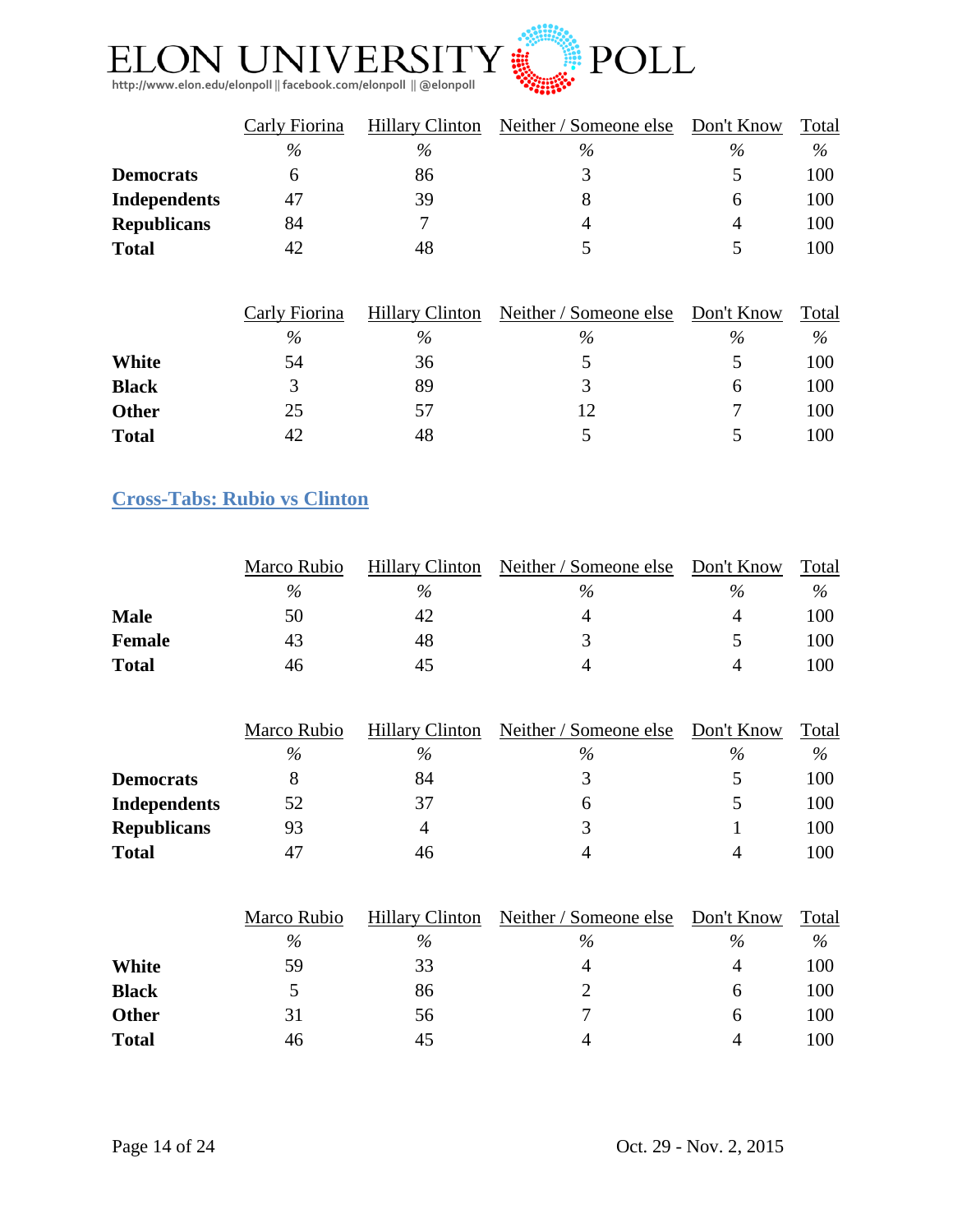

## <span id="page-14-0"></span>**Cross-Tabs: Trump vs Clinton**

|               |      | Donald Trump Hillary Clinton | Neither / Someone else Don't Know |      | Total |
|---------------|------|------------------------------|-----------------------------------|------|-------|
|               | $\%$ | $\%$                         | $\%$                              | $\%$ | $\%$  |
| <b>Male</b>   | 48   | 43                           |                                   |      | 100   |
| <b>Female</b> | 33   | 55                           |                                   |      | 100   |
| <b>Total</b>  | 40   | 50                           |                                   |      | l 00  |

|                     | Donald Trump | <b>Hillary Clinton</b> | Neither / Someone else | Don't Know | Total |
|---------------------|--------------|------------------------|------------------------|------------|-------|
|                     | $\%$         | $\%$                   | $\%$                   | $\%$       | $\%$  |
| <b>Democrats</b>    |              | 89                     |                        |            | 100   |
| <b>Independents</b> | 46           | 39                     |                        | 3          | 100   |
| <b>Republicans</b>  | 79           |                        |                        |            | 100   |
| <b>Total</b>        | 40           | 50                     |                        |            | 100   |

|              | Donald Trump | <b>Hillary Clinton</b> | Neither / Someone else | Don't Know | Total |
|--------------|--------------|------------------------|------------------------|------------|-------|
|              | $\%$         | $\%$                   | $\%$                   | $\%$       | $\%$  |
| White        | 51           | 36                     | 10                     |            | 100   |
| <b>Black</b> |              | 92                     |                        | 4          | 100   |
| <b>Other</b> | 31           | 64                     |                        |            | 100   |
| <b>Total</b> | 40           | 50                     |                        | ≺          | 100   |

## <span id="page-14-1"></span>**Cross-Tabs: McCrory vs Cooper**

|                     | Roy Cooper | Pat McCrory | Neither / Someone else | Don't Know | Total |
|---------------------|------------|-------------|------------------------|------------|-------|
|                     | $\%$       | %           | $\%$                   | %          | $\%$  |
| <b>Democrats</b>    | 75         | 15          |                        |            | 100   |
| <b>Independents</b> | 40         | 36          | 4                      | 21         | 100   |
| <b>Republicans</b>  |            | 80          |                        |            | 100   |
| <b>Total</b>        | 45         | 40          |                        | 12         | 100   |

|              | Roy Cooper | Pat McCrory | Neither / Someone else | Don't Know | Total |
|--------------|------------|-------------|------------------------|------------|-------|
|              | $\%$       | $\%$        | $\%$                   | $\%$       | $\%$  |
| White        | 36         | 49          |                        | 12         | 100   |
| <b>Black</b> | 76         | 13          |                        | 10         | 100   |
| <b>Other</b> | 45         | 22          |                        | 31         | 100   |
| <b>Total</b> | 45         | 40          |                        | 13         | 100   |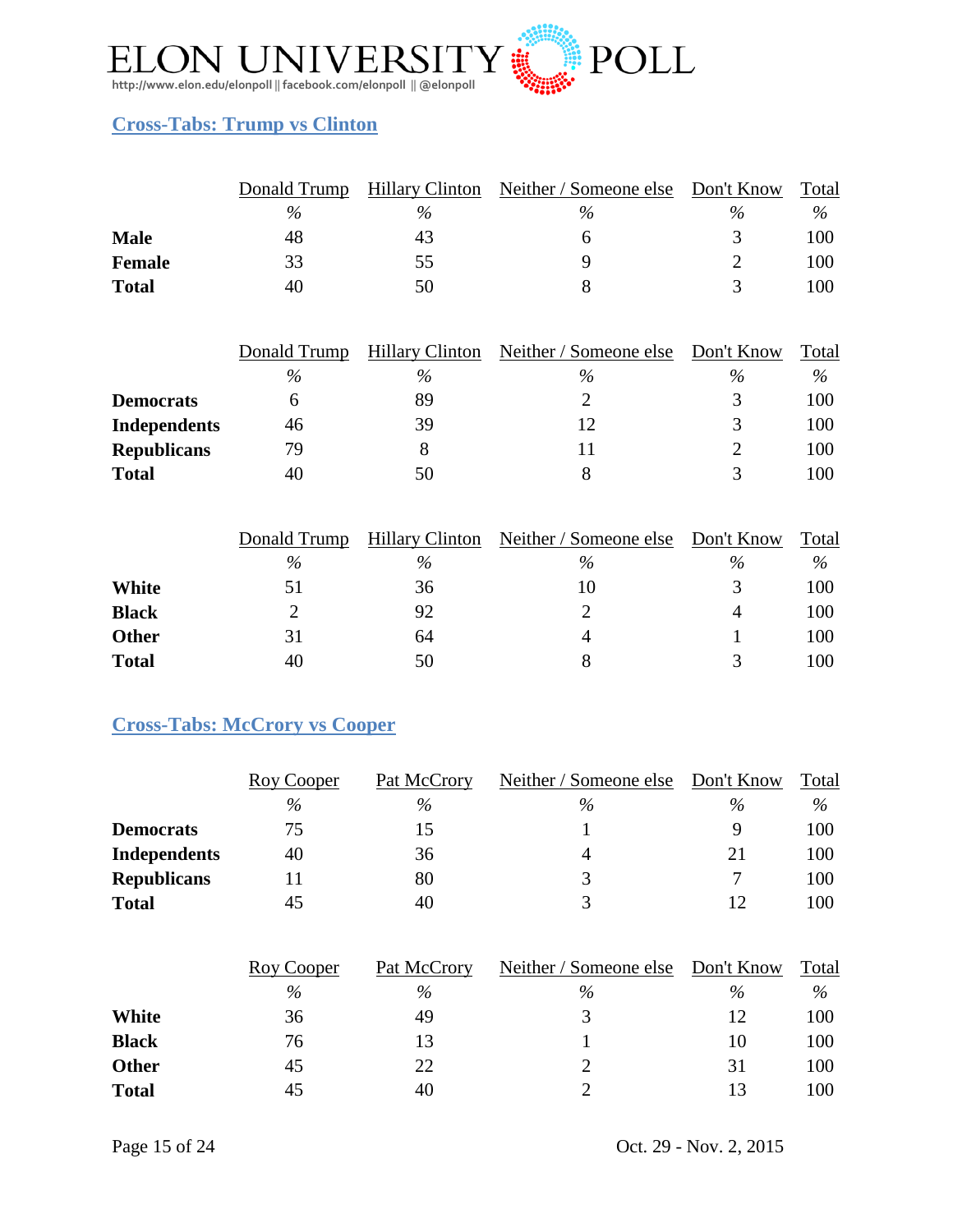

|               | Roy Cooper | Pat McCrory | Neither / Someone else Don't Know |      | Total |
|---------------|------------|-------------|-----------------------------------|------|-------|
|               | $\%$       | $\%$        | $\%$                              | $\%$ | $\%$  |
| <b>Male</b>   | 41         | 44          |                                   |      | 100   |
| <b>Female</b> | 48         | 37          |                                   |      | 100   |
| <b>Total</b>  | 45         | 40          |                                   |      | 100   |

# <span id="page-15-0"></span>**Cross-Tabs: Obama Approval**

|                     | Approve        | <b>Disapprove</b> | Don't know | Refused              | <b>Total</b>             |
|---------------------|----------------|-------------------|------------|----------------------|--------------------------|
|                     | $\%$           | $\%$              | $\%$       | $\%$                 | $\%$                     |
| <b>Democrats</b>    | 81             | 11                | 7          | $\overline{0}$       | 100                      |
| <b>Independents</b> | 37             | 54                | 8          |                      | 100                      |
| <b>Republicans</b>  | 5              | 90                | 5          | $\overline{0}$       | 100                      |
| <b>Total</b>        | 45             | 48                |            | $\overline{0}$       | 100                      |
|                     | <u>Approve</u> | <b>Disapprove</b> | Don't know | Refused              | Total                    |
|                     | $\%$           | $\%$              | $\%$       | $\frac{0}{0}$        | $\%$                     |
| <b>White</b>        | 30             | 62                | 7          | $\overline{0}$       | 100                      |
| <b>Black</b>        | 92             |                   |            | $\overline{0}$       | 100                      |
| <b>Other</b>        | 58             | 34                | 7          | $\theta$             | 100                      |
| <b>Total</b>        | 44             | 48                | 7          | $\overline{0}$       | 100                      |
|                     |                |                   |            |                      |                          |
|                     |                | $ \cdot$          | $  -$      | $\sim$ $\sim$ $\sim$ | $\overline{\phantom{a}}$ |

|               | Approve | <b>Disapprove</b> | Don't know | Refused | Total |
|---------------|---------|-------------------|------------|---------|-------|
|               | $\%$    | $\%$              | $\%$       | $\%$    | $\%$  |
| <b>Male</b>   | 43      | 51                |            |         | 100   |
| <b>Female</b> | 46      | 45                |            |         | 100   |
| <b>Total</b>  | 44      | 48                |            |         | 100   |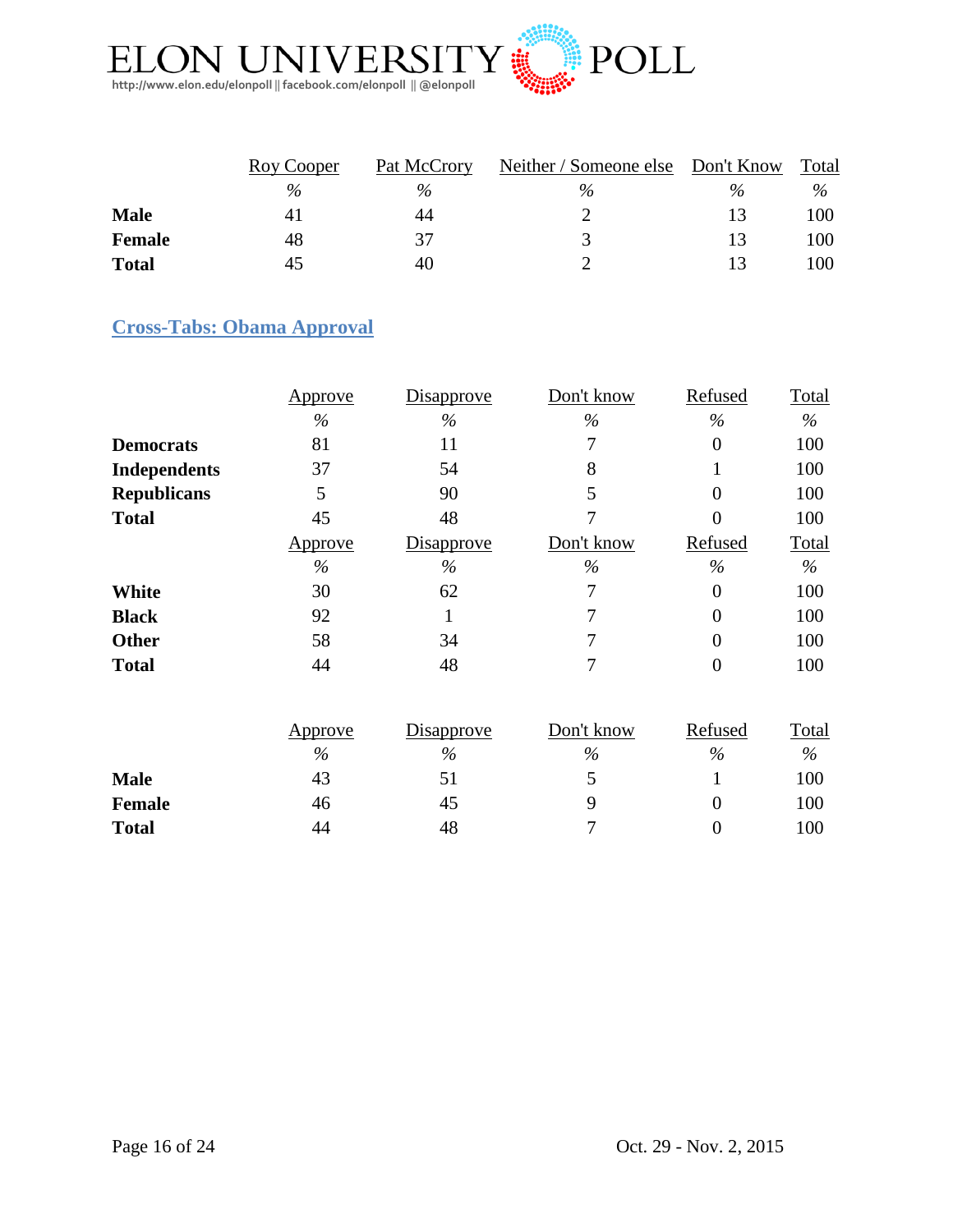

## <span id="page-16-0"></span>**Question Ordering**

|          | Introduction                                                      |
|----------|-------------------------------------------------------------------|
| O        |                                                                   |
| O        |                                                                   |
| Approval |                                                                   |
| O        |                                                                   |
|          | Partisanship                                                      |
| O        |                                                                   |
| O        |                                                                   |
|          | 2016 Primary Questions                                            |
| O        |                                                                   |
| O        |                                                                   |
| O        |                                                                   |
| O        |                                                                   |
| $\circ$  |                                                                   |
| $\circ$  |                                                                   |
| O        |                                                                   |
| $\circ$  |                                                                   |
| O        | fiorinaclintonWho would you vote for in 2016 - Fiorina or Clinton |
| O        |                                                                   |
| $\circ$  | carsonclintonWho would you vote for in 2016 - Carson or Clinton   |
| O        |                                                                   |
|          | North Carolina State Courts (Results will be released later)      |
| O        |                                                                   |
| O        |                                                                   |
| O        |                                                                   |
| $\circ$  |                                                                   |
| O        |                                                                   |
| $\circ$  |                                                                   |
| O        |                                                                   |
| $\circ$  |                                                                   |
| O        |                                                                   |
| $\circ$  |                                                                   |
| $\circ$  |                                                                   |
| O        |                                                                   |

Page 17 of 24 Oct. 29 - Nov. 2, 2015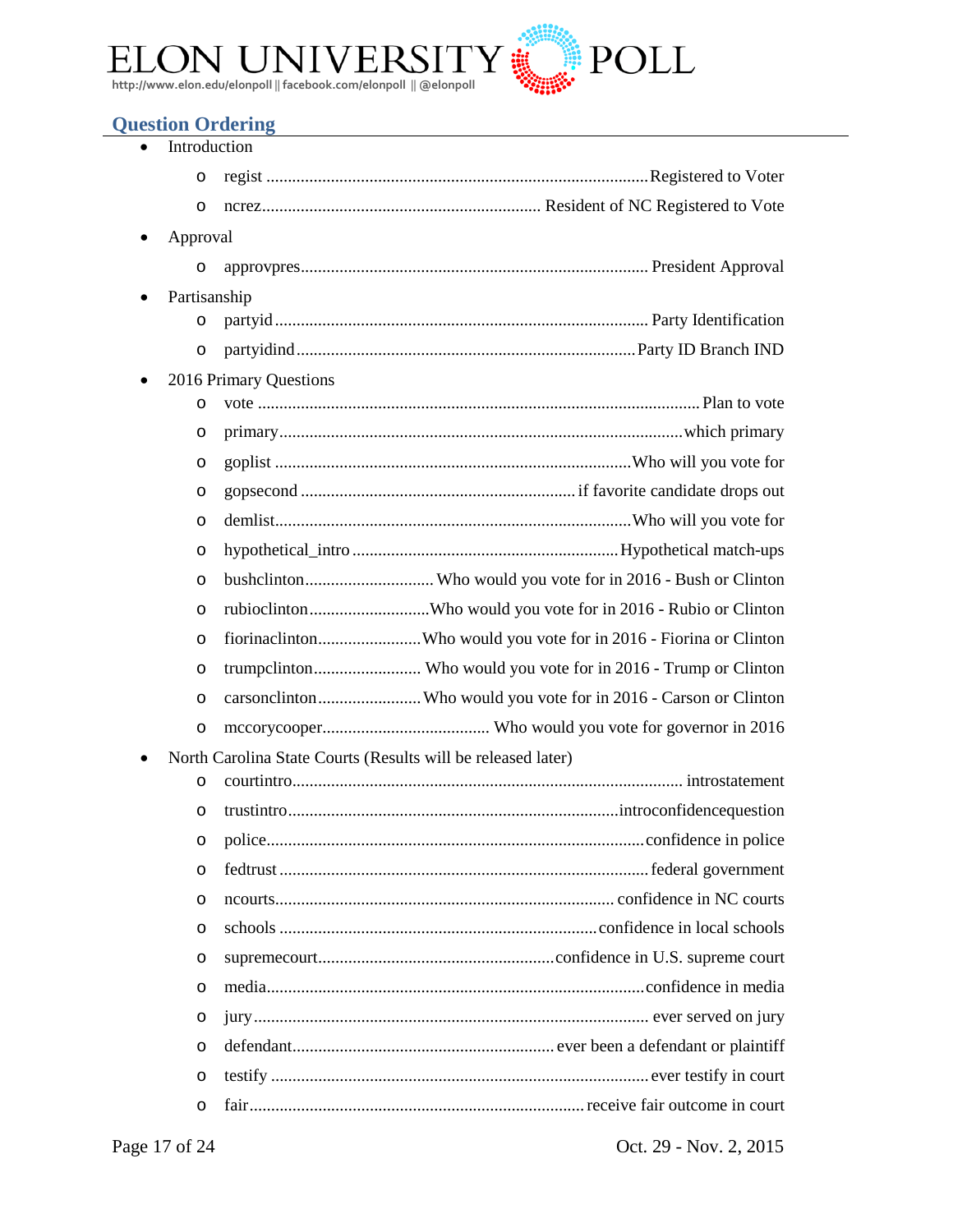

| $\circ$               |                |
|-----------------------|----------------|
| $\circ$               |                |
| $\circ$               |                |
| $\circ$               |                |
| $\circ$               |                |
| $\circ$               |                |
| $\circ$               |                |
| $\circ$               |                |
| O                     |                |
| O                     |                |
| $\circ$               |                |
| $\circ$               |                |
| $\circ$               |                |
| Debate                |                |
| $\circ$               |                |
| Ideology<br>$\bullet$ |                |
| $\circ$               |                |
| $\circ$               |                |
| $\circ$               |                |
| $\circ$               |                |
| $\circ$               |                |
|                       | Demographics   |
| $\circ$               |                |
| $\circ$               |                |
| O                     |                |
| O                     |                |
| O                     |                |
| O                     |                |
| O                     |                |
| $\circ$               |                |
| $\circ$               |                |
|                       | Post-interview |
| O                     |                |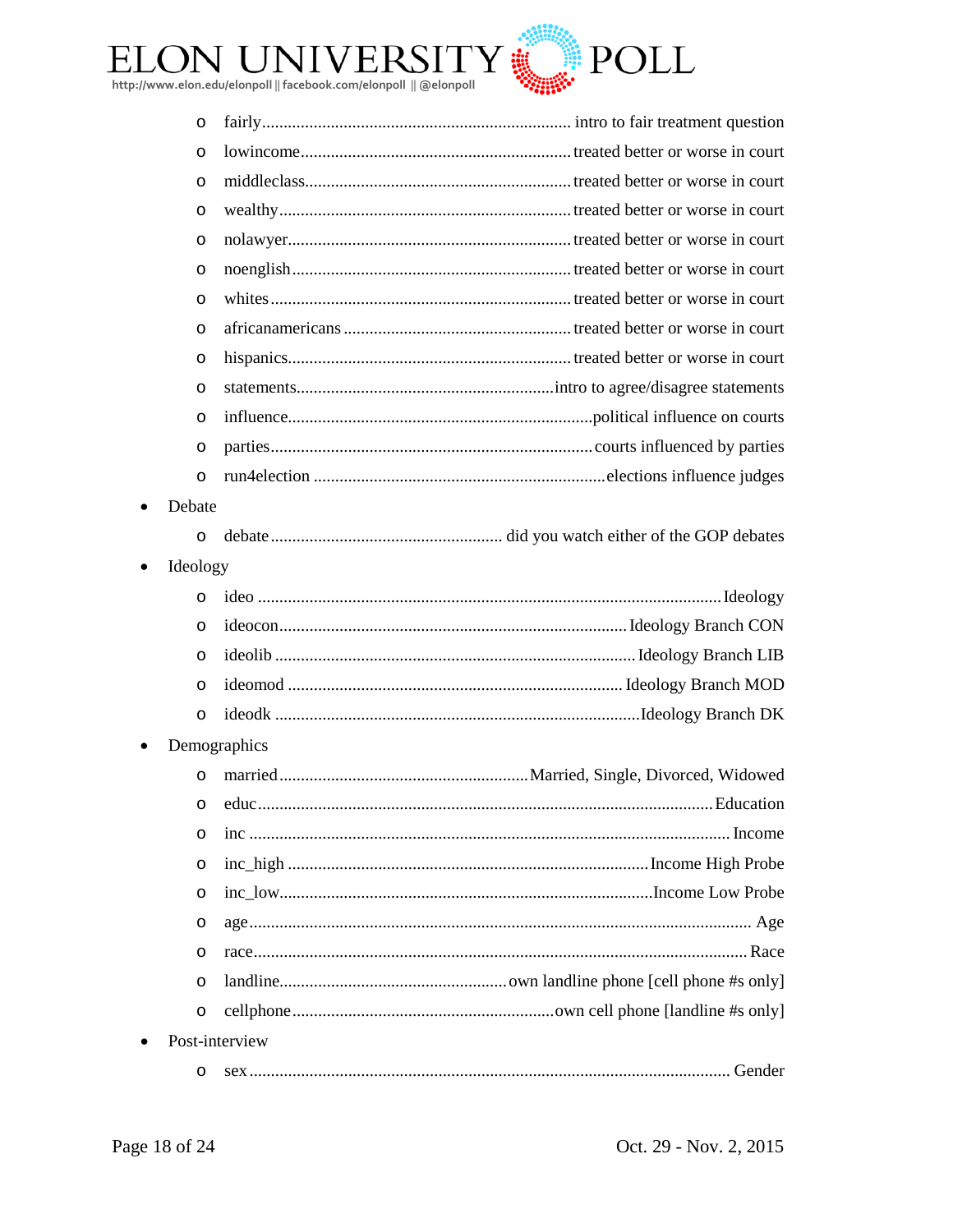

#### <span id="page-18-0"></span>**Methodological Information**

| Mode:                      | Live Interviewer RDD Telephone Interviews                                           |
|----------------------------|-------------------------------------------------------------------------------------|
| Population & Sample Area   | (Dual Frame: Cell Phone and Landlines)<br>North Carolina; Adults, Registered Voters |
|                            | (English Speakers)                                                                  |
| Dates in the field:        | October 29 - November 2, 2015                                                       |
| Sample Size                | 1040 Registered Voters                                                              |
| Margin of Error            | $+/-$ 3.04 for Registered Voters                                                    |
| Confidence Level           | 95%                                                                                 |
| <b>Weighting Variables</b> | Age, Race, Gender, & Phone Ownership                                                |

The Elon University Poll uses a stratified random sample of households with telephones and wireless (cell) telephone numbers. Please direct questions about the Elon University Poll's methodology to the Director of the Elon University Poll, Dr. Kenneth Fernandez at 336-278- 6438 or [kfernandez@elon.edu.](mailto:kfernandez@elon.edu)

#### **Procedures Used for Conducting the Poll**

The Elon University Poll uses CATI system software (Computer Assisted Telephone Interviewing) for the administration of surveys. We attempt to reach each working telephone number in the sample up to five times. We only interview residents of North Carolina who are over 18. The Elon University Poll conducted the survey in English. Live interviewers called from 4:30 pm to 9:30 pm Thursday 10/29 and Monday 11/2; 3:00 pm to 8:00 pm on Friday 10/30; and 11:00 am to 7:00 pm on Saturday 10/31 and Sunday 11/1.

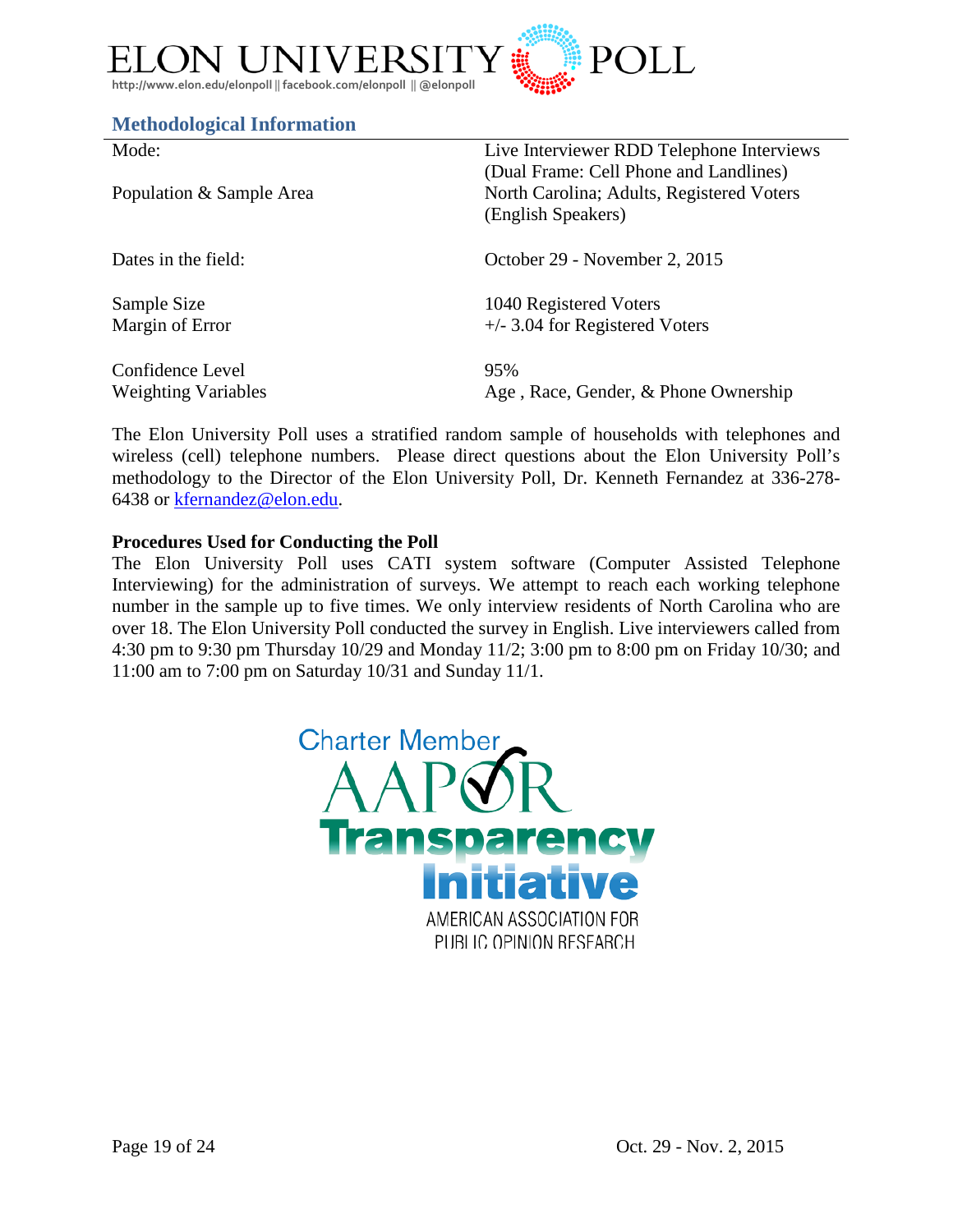

#### **Additional Methodological Decisions**

#### Branching Questions

For many questions with multiple response options, we program our surveys to branch into a secondary probing question.

#### "Don't Know" & "Refused" Response Options

All questions include an option for respondents to volunteer "don't know" or to refuse. In the vast majority of questions, interviewers do not prompt "don't know" responses.

#### Weighting and Design Effects

We typically weight results from the Elon University Poll on multiple demographic characteristics: race, gender, phone use/type and age. Weighting rarely leads to substantial changes in results. We use iterative raking, adjusting one dimension at a time. The standard error of an estimate for a simple random sample is different from the standard error of an estimate based on a weighted sample. This is referred to as a design effect. For example the overall design effect for the final weights for the sample of *Registered Voters in North Carolina* was 1.14. So an adjusted margin of error for that sample that takes into account the design effect of a survey would be  $+/- 3.47$  instead of  $+/- 3.04$ .

#### Within Household Randomization

For landlines, we use the common "oldest-youngest" technique to ensure within household randomization. We assume cellphones belong to an individual rather than a household. Thus, we do not conduct within-household randomization within our cellphone sample.

#### Completion Criteria

An interview is a complete only if a respondent progresses through the entire survey. Respondents who hang up before completing the last question or who refuse to more than 10 % of the questions are incompletes.

#### Support for Transparency

The Elon University Poll supports transparency in survey research and is a charter member of the American Association for Public Opinion Research Transparency Initiative, which is a program promoting openness and transparency about survey research methods and operations among survey research professionals and the industry. All information about the Elon University Poll that we released to the public conforms to reporting conventions recommended by the American Association for Public Opinion Research and the National Council on Public Polls.

#### Question Construction and Question Order

In releasing survey results, the Elon University Poll provides the questions as worded and the order in which respondents receive these questions. In some cases question ordering rotates to avoid biases. In an effort to provide neutral, non-biased questions, we attempt to observe conventional question wording and question order protocols in all of our polls. In order to avoid recency or primacy effects, we randomize candidate names and directional response options (e.g. support / oppose) within the text of each question. We pretest every questionnaire multiple times before entering the field.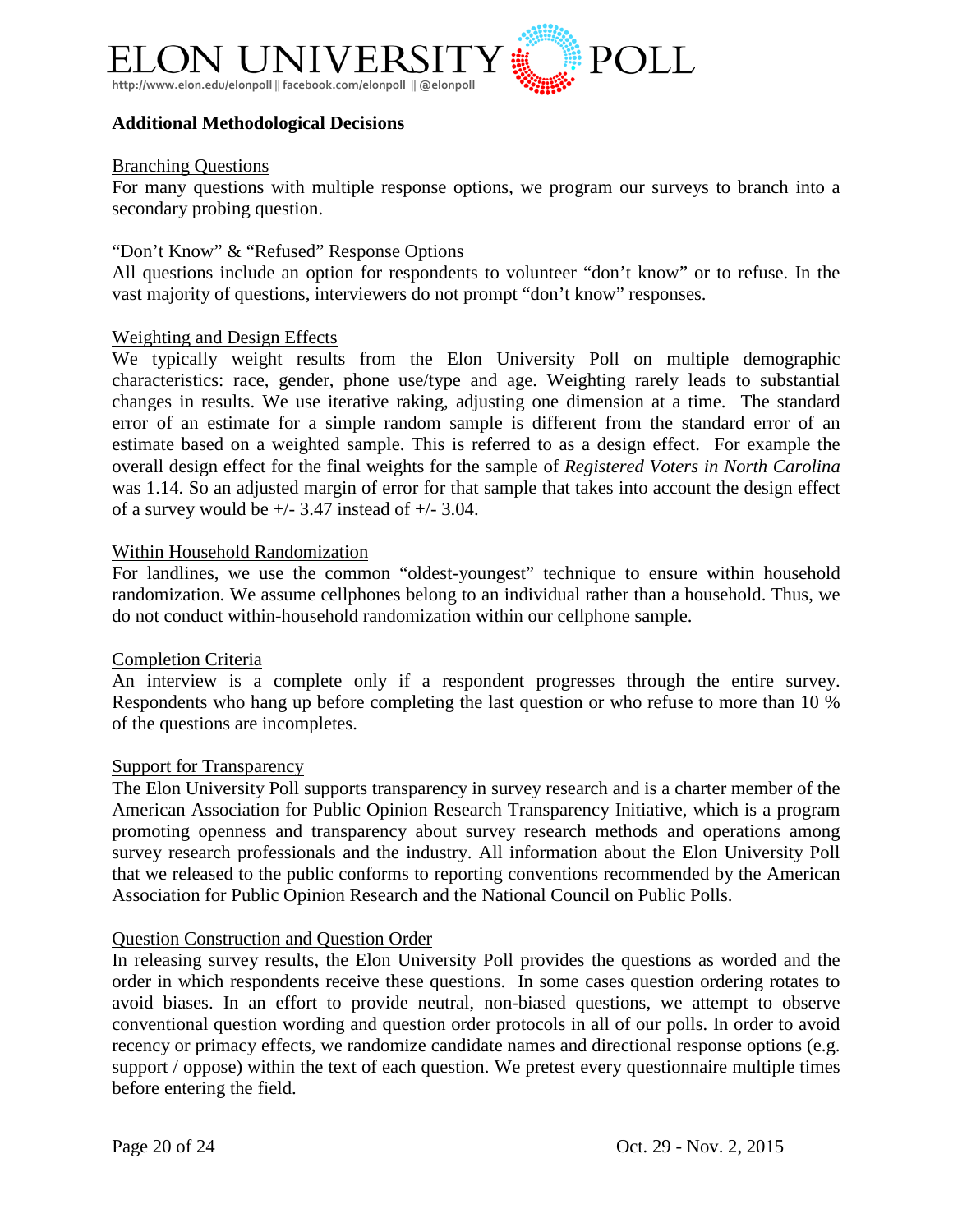

#### **Sampling**

Survey Sampling International, LLC, provide samples of telephone numbers. To equalize the probability of telephone selection, sample telephone numbers are systematically stratified according to subpopulation strata (e.g., a zip code, a county, etc.), which yields a sample from telephone exchanges in proportion to each exchange's share of telephone households in the population of interest. Estimates of telephone households in the population of interest are generally obtained from several databases. Samples of household telephone numbers are distributed across all eligible blocks of numbers in proportion to the density of listed households assigned in the population of interest according to a specified subpopulation stratum. Upon determining the projected (or preferred) sample size, a sampling interval is calculated by summing the number of listed residential numbers in each eligible block within the population of interest and dividing that sum by the number of sampling points assigned to the population. From a random start between zero and the sampling interval, blocks are selected systematically in proportion to the density of listed household "working blocks."

A block (also known as a bank) is a set of contiguous numbers identified by the first two digits of the last four digits of a telephone number. A working block contains three or more working telephone numbers. Exchanges are assigned to a population on the basis of all eligible blocks in proportion to the density of working telephone households. Once each population's proportion of telephone households is determined, then a sampling interval, based on that proportion, is calculated and specific exchanges and numbers are randomly selected.

The wireless component of the study sample starts with determining which area code-exchange combinations in North Carolina are included in the wireless or shared Telcordia types. Similar to the process for selecting household telephone numbers, wireless numbers involve a multi-step process in which blocks of numbers are determined for each area code-exchange combination in the Telcordia types. From a random start within the first sampling interval, a systematic nth selection of each block of numbers is performed and a two-digit random number between 00 and 99 is appended to each selected nth block stem. The intent is to provide a stratification that will yield a sample that is representative both geographically and by large and small carrier. From these, a random sample is generated.

Because exchanges and numbers are randomly selected, unlisted as well as listed numbers are included in the sample. Thus, the sample of numbers generated for the population of interest constitutes a random sample of telephone households and wireless numbers of the population.

#### **Frequently Asked Questions about our Methodology**

- 1. *Who pays for the Elon University Poll?* Elon University fully funds the Elon University Poll.
- 2. *Does the Elon University Poll favor a certain party?* The Elon University Poll is an academic, non-partisan survey. We do not engage or work with any political candidates or parties. We employ best practices to ensure the results are not biased.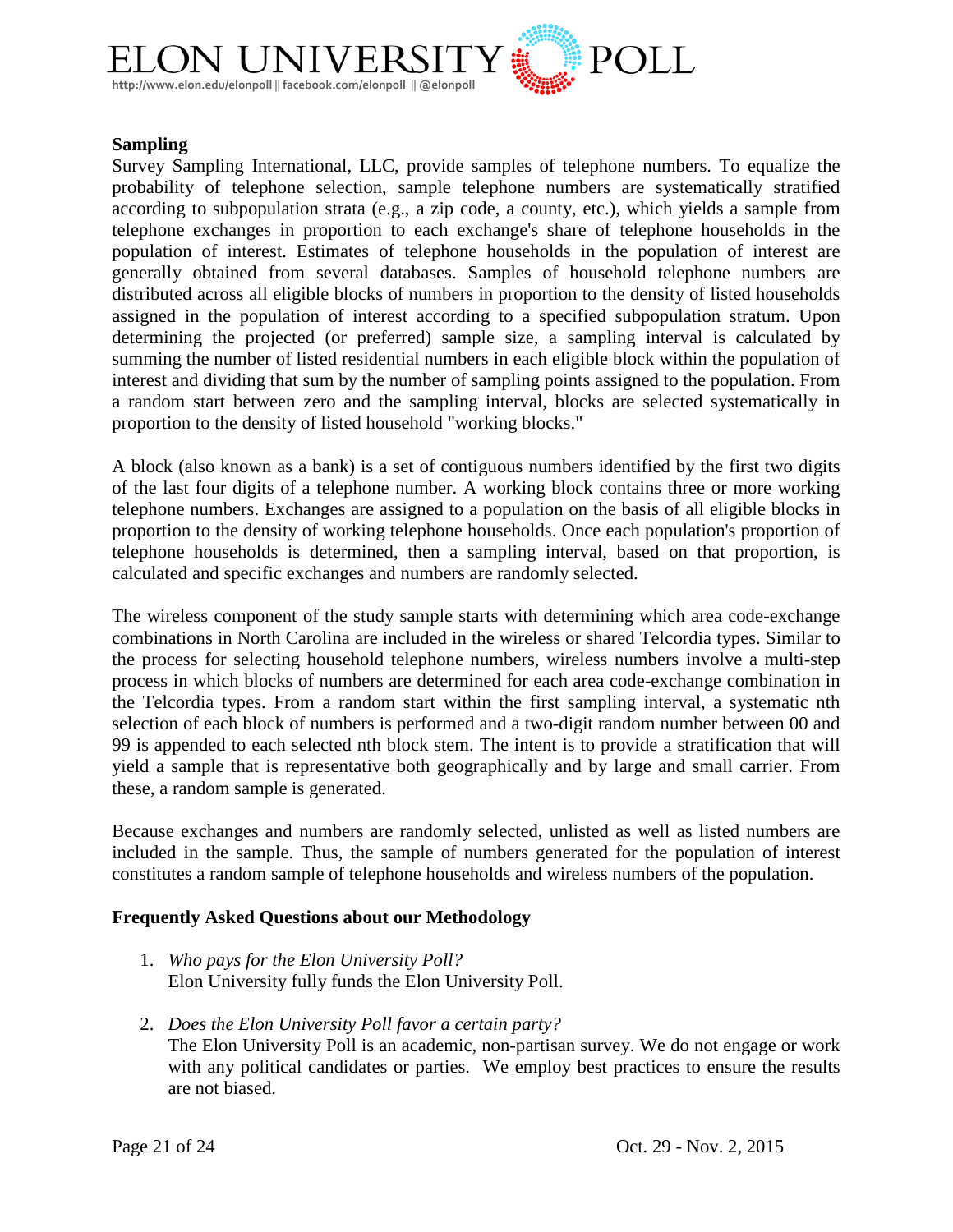

- 3. *Where do you get your numbers?* We obtain samples of randomized phone numbers from Survey Sample International.
- 4. *How many times do you call a number before giving up?* We will attempt to call each working number up to five times before removing it from the sample.
- 5. *Do you call both cell phones and land lines?* Yes. We use a mixed sample of both cell phones and landlines. We weight on phone ownership to adjust for the higher probability of selection of those who own both cell phones and landline phones.
- 6. *Do you report non-response rates?*

Yes. We report non-response rates based on AAPOR guidelines. The response rate for the October 2015 poll was 15.7% which is generally higher than the national average response rate of other high quality survey organizations. The response rate is calculated using the American Association of Public Opinion Research (AAPOR) formula RR4.

7. *Do you weight the data?*

Yes. We apply weights to the data. An iterative proportional fitting algorithm generates weights based on Census and CDC population parameters of residents in North Carolina. Registered voter screens sometimes cause final weighted variables to not match those parameters exactly- which is intended.

8. *Do you randomize response options?*

Yes. We rotate the order of candidate names in all applicable questions. We also rotate order of text for other questions, such as those that include response options such as "more" and "less." Furthermore, we rotate the order of some questions themselves if we suspect the order of a question could bias results.

#### 9. *Do you conduct within-household randomization?*

Yes. For landlines, we use the common "oldest-youngest" rotation to ensure within household randomization. We assume cellphones belong to an individual rather than a household. Thus, we do not conduct within-household randomization within our cellphone sample.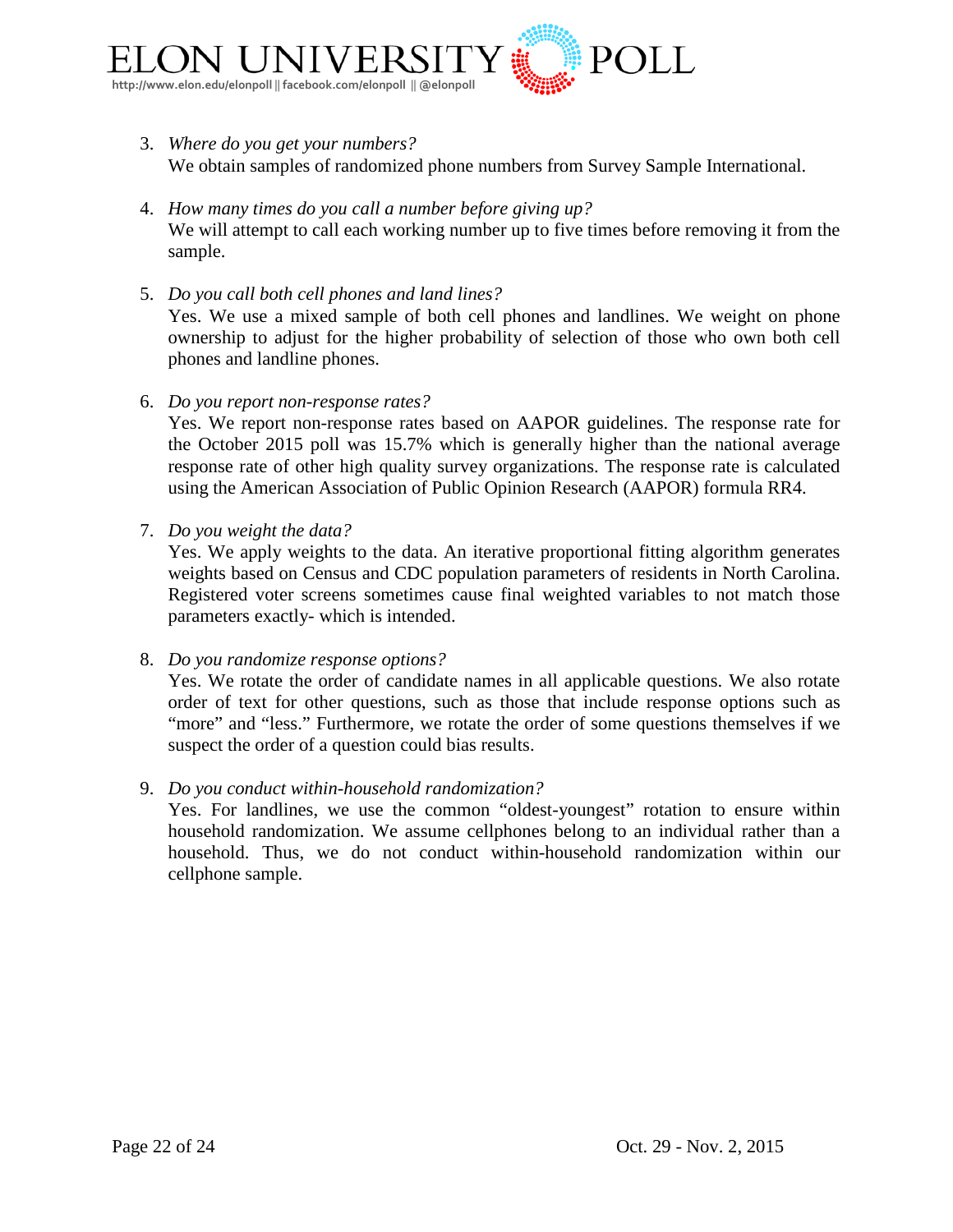

## <span id="page-22-0"></span>**The Elon University Poll Team**

- [Dr. Kenneth Fernandez](http://www.elon.edu/directories/profile/?user=kfernandez) is the Director of the Elon University Poll. Dr. Fernandez holds a Ph.D. in Political Science from University of California – Riverside. Dr. Fernandez is Assistant Professor of Political Science at Elon University. He has published numerous articles in peer-reviewed social science journals.
- [Dr. Jason Husser](http://www.elon.edu/directories/profile/?user=jhusser) is the Assistant director. Dr. Husser is also Assistant Professor of Political Science at Elon University and Faculty Fellow for Civic Engagement. Dr. Husser holds a Ph.D. in Political Science from Vanderbilt University.
- Daniel Anderson is Vice President of Elon University Communications. Eric Townsend is Director of the Elon University News Bureau. Both work very closely with the directors in communicating results of the poll.

Faculty members in the Department of Political Science are also involved in advising the directors. The poll operates under the auspices of the College of Arts and Sciences at Elon University, led by Interim Dean Gabie Smith.

The Elon University administration, led by Dr. Leo Lambert, president of the university, fully supports the Elon University Poll as part of its service commitment to state, regional, and national constituents. Elon University fully funds the Elon University Poll. Because of this generous support, the Elon University poll does not engage in any contract work. This permits the Elon University Poll to operate as a neutral, non-biased, non-partisan resource.

Elon University students administer the survey as part of the University's commitment to civic engagement and experiential learning where "students learn through doing." Student interviewers receive extensive training prior to engaging in interviewing. A team of student supervisors assists the directors with quality control and monitoring.

Fernandez



Husser